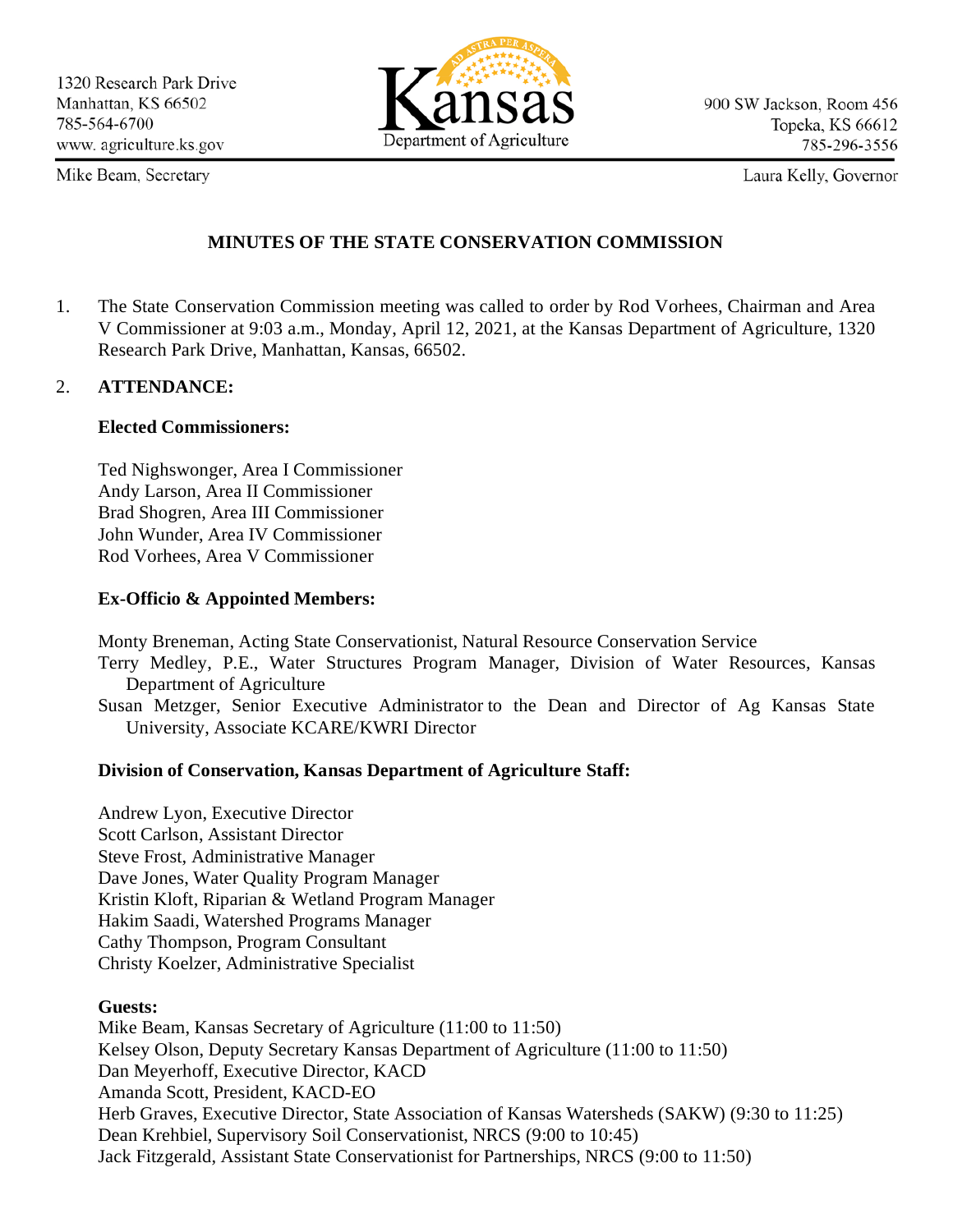Steve Swaffer, Executive Director, No-till on the Plains Laura Downey, Executive Director, Kansas Association for Conservation and Environmental Education Earl Lewis, Chief Engineer, Water Management, KDA Rebecca Hageman, Water Conservation Specialist, Division of Water Resources, KDA (9:00 to 11:25)

### 3. **APPROVAL OF AGENDA:**

**A motion was made by Brad Shogren to approve the agenda as mailed. The motion was seconded by Ted Nighswonger. Motion carried.**

### 4. **MINUTES OF THE PREVIOUS MEETING:**

**A motion was made by Ted Nighswonger to approve the February 1, 2021, minutes as mailed. The motion was seconded by John Wunder. Motion carried.**

### 5. **OPEN DISCUSSION:**

- a. Training Videos
	- i. There was discussion and feedback on the State Cost Share Funding 101 Legislative Budget Process video. Suggestions were made for potential clarification on the Kansas Funding Cycle. The commissioners expressed their appreciation for the creation of the videos.
- b. Adding Pond Restoration under NPS
	- i. There was discussion regarding adding pond restoration programs and practices in NPS. DOC will develop a proposal to present to the commissioners.
- c. Future meeting at The Land Institute
	- i. A June meeting at The Land Institute, Salina, KS was discussed. Dan Meyerhoff said KACD would be willing to have a joint meeting if there is something important to discuss.
	- ii. Commissioners would like to see area meetings for all supervisors, occurring on a rotating basis between the areas, to build supervisor engagement and allow supervisor feedback.
	- iii. Dan Meyerhoff informed the commissioners that the KACD Fall Workshop will be virtual, consisting of one statewide workshop with break out sessions. It is hoped that board members will be able to participate from the service centers, utilizing the virtual equipment provided by DOC and increasing attendance.

### 6. **UNFINISHED BUSINESS:**

- a. Legislative/Budget Update Lyon
	- i. Andy Lyon informed the commissioners that the conservation district law language was removed from SB40 in conference committee. The language was added to SB38. SB38 was passed by both chambers of the legislature last week.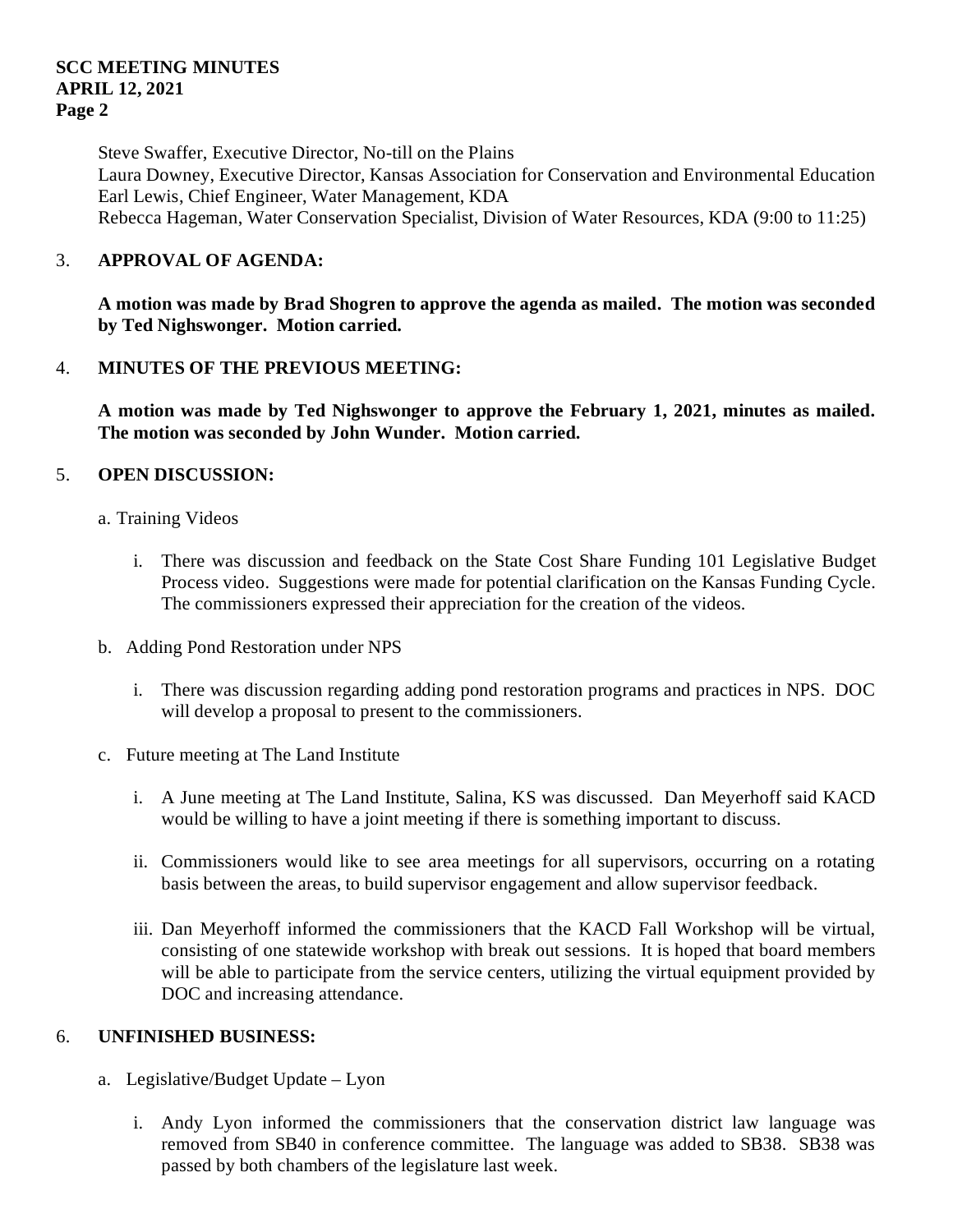- ii. The proposed Healthy Soils bill was not heard this session.
- iii. Proposed budget increases include an additional \$250,000 for aide to conservation districts, \$50,000 for CREP, and \$50,000 for irrigation technology.
- b. GPGI Update Dean Krehbiel, NRCS
	- i. Dean Krehbiel provided an update on the Great Plains Grassland Initiative. Information is available on the NRCS website. Twenty applications were received in the first week. The application deadline is July 2, 2021.

### **7. NEW BUSINESS:**

- a. Water Resources Cost-Share Program allocation and county allocation update Jones
	- i. Dave Jones provided a written update on the Water Resources Cost-Share Program allocation and county allocation. (Attachments A and B)

### **A motion was made by John Wunder to approve the allocations for water resources as presented. The motion was seconded by Brad Shogren. Motion carried.**

- b. Non-Point Source Pollution Control Program allocation and county allocation update Jones
	- i. Dave Jones provided a written update on the Non-Point Source Pollution Control Program allocation and county allocation. (Attachments C and D)

### **A motion was made by John Wunder to approve the NPS allocations as presented. The motion was seconded by Ted Nighswonger. Motion carried.**

Secretary Beam was available for comment at 11:10 and informed the commissioners that there is no need for fear or panic regarding the social media discussion on natural heritage area, nor President Biden's 30/30 Executive Order.

### **A motion was made by Andy Larson to enter executive session with Secretary Beam and Deputy Secretary Olson from 11:25 to 11:45 to discuss personnel. The motion was seconded by Ted Nighswonger. Motion carried. The meeting reconvened at 11:50.**

- c. DOC Training Video Update Carlson, Jones
	- i. Scott Carlson informed the commissioners that the training video committee included himself, Dave Jones, and Cindy Pulse. A protocol was developed for video production and an office serves as a dedicated video room. Video formats will include power points and interviews. To ensure consistency videos are reviewed by Dana Ladner, Compliance Education Coordinator, and Heather Lansdowne, Director of Communications. Videos will be made available on CSIMS and it is hoped that supervisors will be able to watch and discuss interactively at board meetings.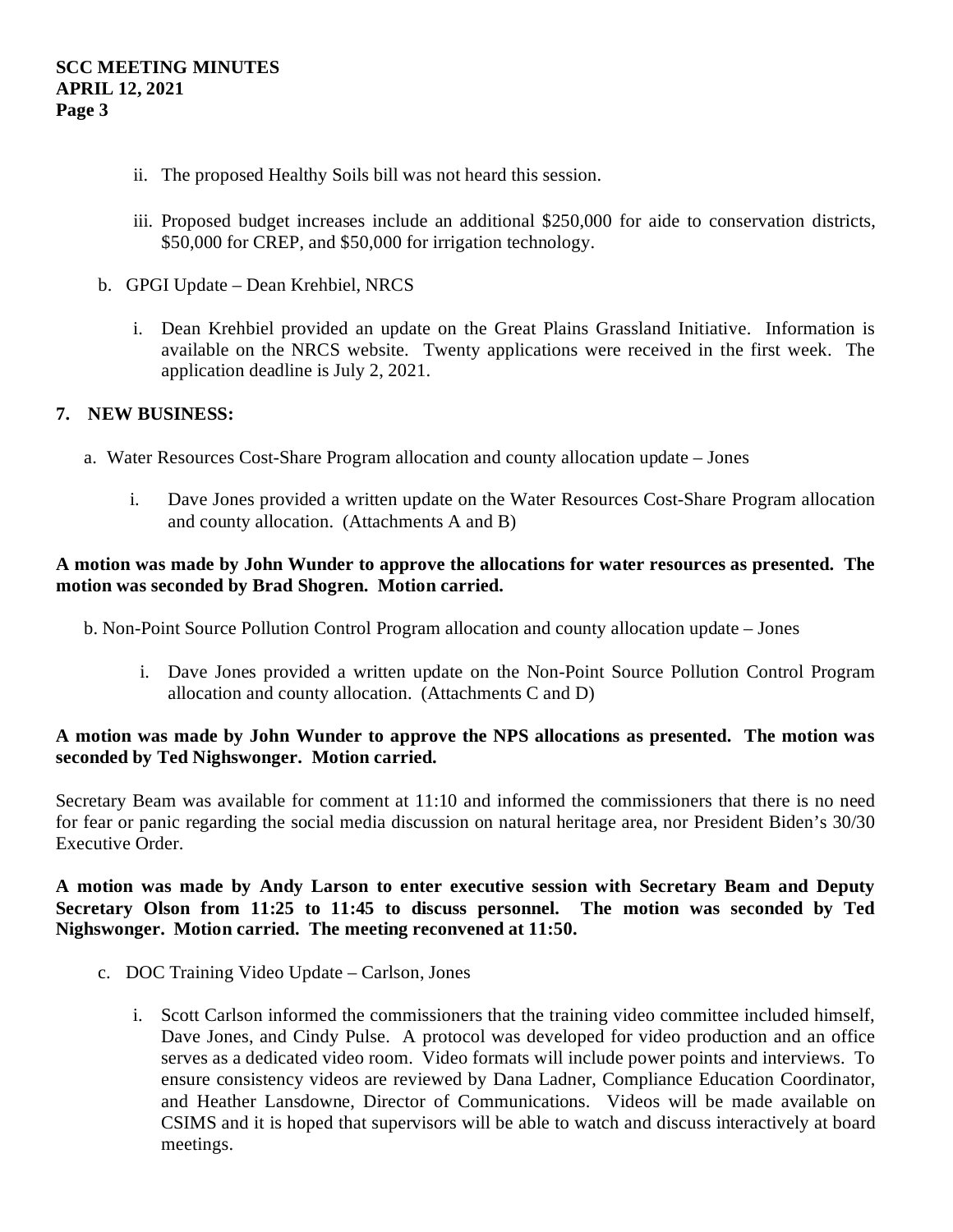- ii. Dave Jones informed the commissioners that the work is in the preparation of the information and that video recording is very smooth.
- d. Future SCC meeting dates Lyon
	- i. Andy Lyon suggested the following meetings. A tentative meeting in mid-May for coordination of the June/July meeting. A meeting in late June or early July at The Land Institute, Salina, KS with a potential SCC/KACD joint meeting and potential meeting for Area 3 supervisors. A meeting in September at the State Fair along with the SCC/KACD joint meeting. A meeting Sunday, November 21 at the KACD Convention.

### **7. UPDATES:**

- a. Comments from Guests
	- i. Amanda Scott, President, KACD-EO, provided a written update. (Attachment E)
	- ii. Steve Swaffer, Executive Director, No-till on the Plains, informed the commissioners that the Kansas Soil Health Alliance is up and functioning and would be happy to share in a future meeting.
	- iii. Dan Meyerhoff, Executive Director, KACD informed the commissioners that the deadline for applications for the Leopold Award is June 1 and encouraged submitting applications again if you've sent them before. The WRAPS agreement is going well going into the third year. There are seven technician positions through an agreement with NACD. Fall workshops will be virtual in August. Dan suggested to the commissioners an item for discussion at the joint meeting would be utilizing the same election procedure as in 2020 with voting occurring at the December board meeting. KACD is planning on a live, in-person Convention November 21- 23. Send Dan ideas for break-out sessions.
	- iv. Jason Hartman, KFS, could not attend but provided a written update. (Attachment F)
	- v. Earl Lewis, Chief Engineer, Water Management, KDA informed the commissioners that regarding the discussion on funding, he agreed with Dan Meyerhoff that conservation districts need to be involved with their RACs. Regarding receiving information back from research, information on how much water and money is saved with soil moisture probes grabs attention. Earl informed the commissioners he looks forward to future collaboration.
- b. Agency Updates
	- i. Monty Breneman (USDA, NRCS) provided an update on personnel. Effective April 12 Jack Fitzgerald is the Assistant State Conservationist for Partnerships and Jason Gibson is the Assistant State Conservationist for Management Strategy, replacing Gaye Benfer. An announcement will be made soon for the new leadership team member, Assistant State Conservationist Technology. Kansas has direct hire authority for 79 entry level and field office positions. Advertising for 20 District Conservationist positions closed April 12.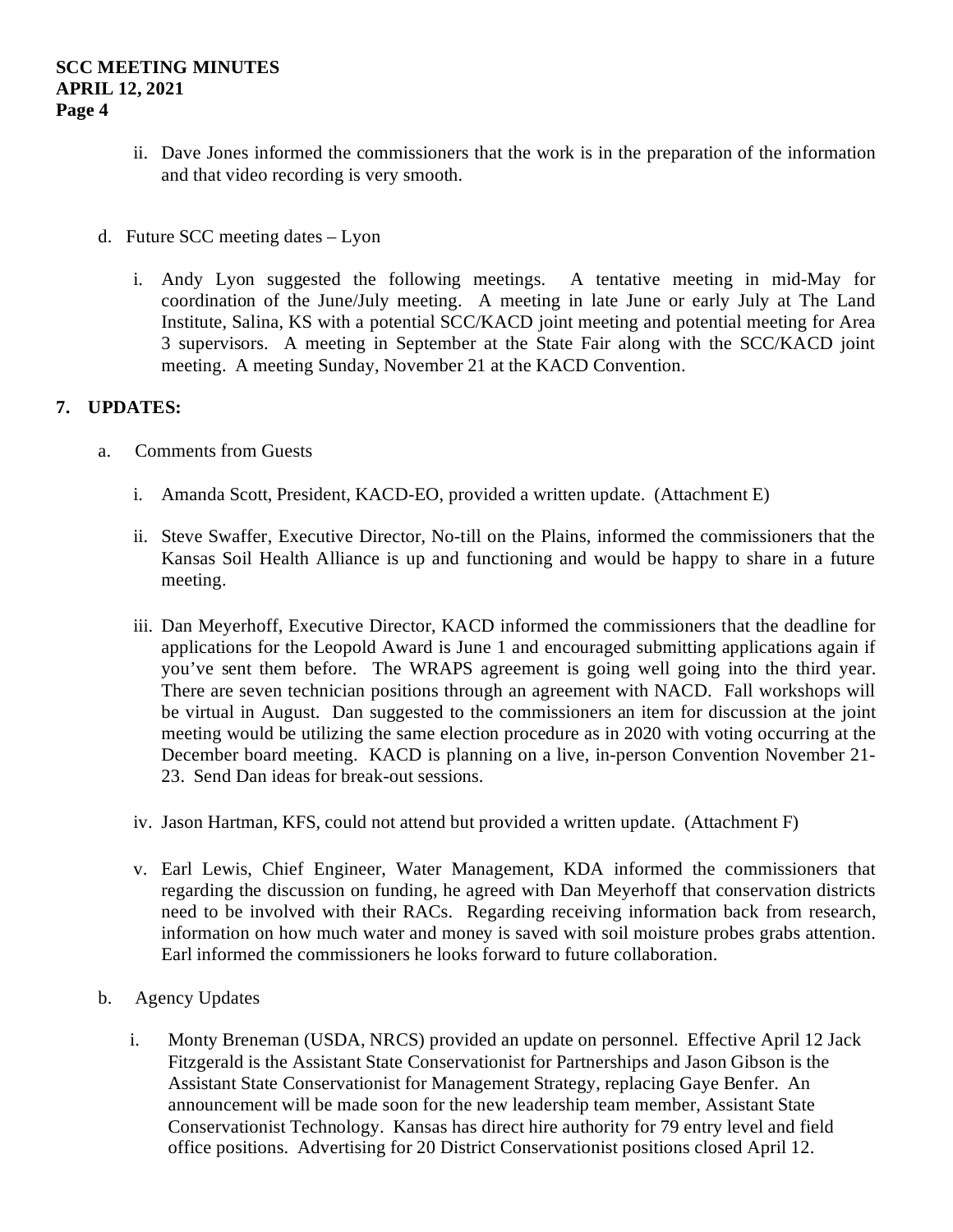Service centers are at 50% staffing. Effective April 12 producers can return to service centers on a limited basis to take care of business.

- ii. Susan Metzger (KSU, KCARE) informed the commissioners that they are reviewing applications for the Kansas River Protection Initiative.
- iii. Terry Medley (KDA, DWR) provided a written update. (Attachment G)
- c. DOC Staff Updates
	- i. Andy Lyon introduced Kristin Kloft, Riparian and Wetlands Program Manager.
	- ii. Dave Jones informed the commissioners that the updated figure for on-farm trials is \$160,000. (Attachment H)
	- iii. Cathy Thompson informed the commissioners that she is serving on the Agriland Youth Education Committee.
	- iv. Kristin Kloft informed the commissioners that she was with Wildlife and Parks for 16 years, moved from Iowa to Kansas in 2004 and joined DOC on November 30<sup>th</sup>. (Attachment I)
	- v. Scott Carlson informed the commissioners that he will update rules and regulations and work on training videos this summer. (Attachment J)
	- vi. Hakim Saadi informed the commissioners that he has had Watershed Partnership and DOC/SAKW monthly meetings. (Attachment K)
	- vii. Steve Frost shared his motto from *The Outlaw Josey Wales*, "Endeavor to persevere." (Attachment L)
	- viii. Cindy Pulse provided written updates. (Attachments M, N, O)
- d. Elected Commissioner Area Updates:
	- i. Ted Nighswonger (Area 1) informed the commissioners that he attended a heritage foundation meeting and wrote a letter to Senator Billinger. Secretary Brad Loveless, Kansas Department of Wildlife, Parks and Tourism, was out to hunt and expressed interest in partnership with the conservation districts.
	- ii. Andy Larson (Area II) informed the commissioners that Manhattan has had three times more rain, although they have a chance of rain this week, and he has gotten his COVID shots.
	- iii. Brad Shogren (Area III) informed the commissioners there are continued restrictions for going in the office, they are getting ready to plant corn and soybeans, and have been doing some burning.
	- iv. John Wunder (Area IV) informed the commissioners that there was conservation work done last fall. Some crops are in the ground. They had 1 and  $\frac{3}{4}$  inches of rain last week. He has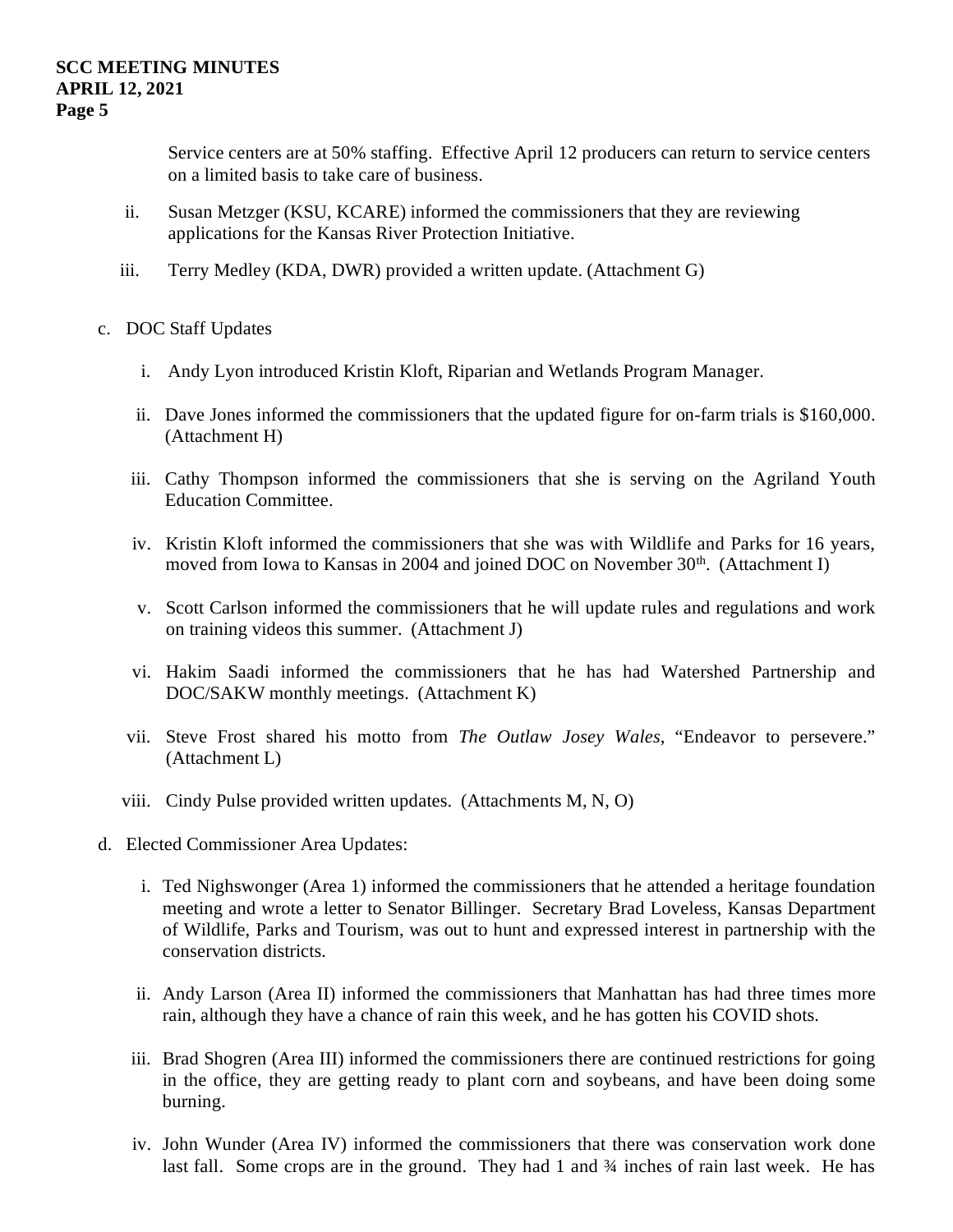had lots of contact with supervisors and district managers the last couple of months. He shared an article comparing three methods of planting crops with tillage and cover crops. He shared his hobby of coin collecting and passed around the new coin for 2020, Tallgrass Prairie, Kansas.

v. Rod Vorhees (Area V) provided a written update. (Attachment P)

### **8. ADJOURNMENT:**

The next meeting date was not set.

**A motion was made by Andy Larson to adjourn the meeting. The motion was seconded by Brad Shogren. Motion carried.** 

**The meeting was adjourned at 1:28 p.m.**

andrew Lyon

Executive Director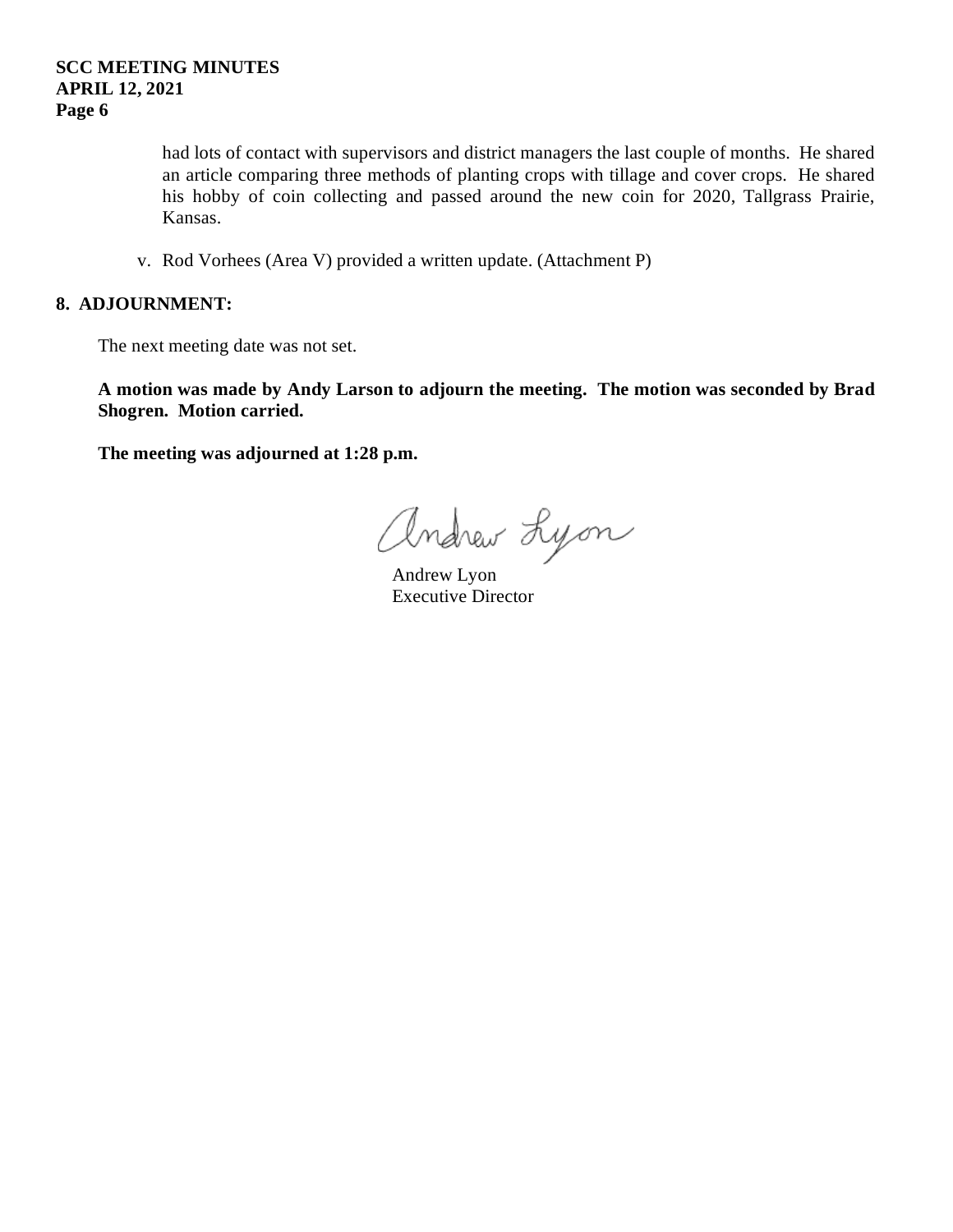| <b>Water Resources Cost-Share Program</b>       |             | FY 2022 Allocation Worksheet             |             |                      |                        |                         |             |
|-------------------------------------------------|-------------|------------------------------------------|-------------|----------------------|------------------------|-------------------------|-------------|
|                                                 |             |                                          |             |                      |                        |                         |             |
| <b>FY 2021 Appropriation:</b>                   | \$2,448,289 |                                          |             |                      |                        |                         |             |
| FY 2020 Carryover:                              | \$0         |                                          |             |                      |                        |                         |             |
| FY 2020 Reserve:                                | \$0         |                                          |             |                      |                        |                         |             |
| FY 2021 CSIMS                                   | \$0         |                                          |             |                      |                        |                         |             |
| FY 2021 Admin expenses:                         | $-$146,897$ |                                          |             |                      |                        |                         |             |
| FY 2021 Total Cost-Share CD Allocation:         | \$2,301,392 |                                          |             |                      |                        |                         |             |
|                                                 |             |                                          |             |                      |                        |                         |             |
|                                                 |             |                                          |             |                      |                        |                         |             |
| <b>FY 2022 Appropriation:</b>                   | \$2,248,289 |                                          |             |                      |                        |                         |             |
| <b>FY 2021 Carryover:</b>                       | \$0         |                                          |             |                      |                        |                         |             |
| FY 2021 Reserve:                                | \$0         |                                          |             |                      |                        |                         |             |
| FY 2022 CSIMS                                   | \$0         |                                          |             |                      |                        |                         |             |
| FY 2022 Admin expenses:                         | $-$134,897$ |                                          |             |                      |                        |                         |             |
| FY 2022 Total Cost-Share CD Allocation:         | \$2,113,392 |                                          |             |                      |                        |                         |             |
|                                                 |             |                                          |             |                      |                        |                         |             |
|                                                 |             |                                          |             |                      |                        |                         |             |
|                                                 |             |                                          |             |                      |                        |                         |             |
|                                                 |             |                                          |             |                      |                        |                         |             |
| FY 2022 Cost-Share Allocation:                  |             |                                          |             |                      |                        |                         |             |
|                                                 |             |                                          |             |                      |                        |                         |             |
|                                                 |             |                                          |             |                      |                        |                         |             |
| <b>FY 2022 Cost-Share Projected Allocations</b> |             | FY 2021 Allocations                      |             |                      |                        | Adjustment from FY 2021 |             |
| <b>DNA</b><br>\$2,113,392                       |             | <b>DNA</b>                               | \$2,301,392 |                      | <b>DNA</b>             |                         | $-$188,000$ |
| <b>High PriorityTMDL</b>                        |             | <b>\$0</b> High Priority TMDL Allocation | \$0         | <b>High Priority</b> | <b>TMDL Allocation</b> |                         | \$0         |
| \$2,113,392                                     |             |                                          | \$2,301,392 |                      | Total                  |                         | $-$188,000$ |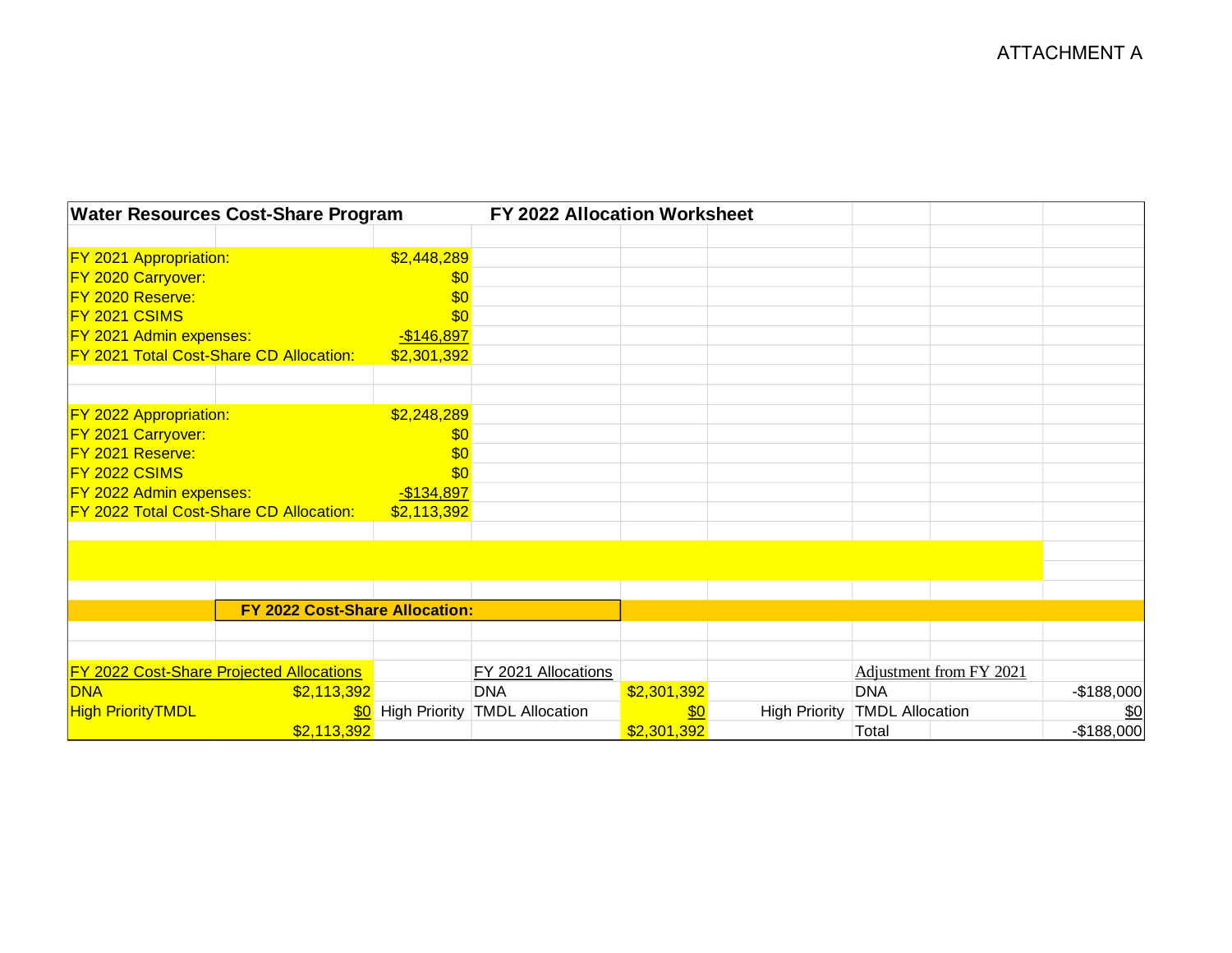|               | FY 2022 WR DNA Allocations |                       |                           |
|---------------|----------------------------|-----------------------|---------------------------|
| County        | FY 2022 WR DNA Allocation  | County                | FY 2022 WR DNA Allocation |
| Allen         | \$16,835 Linn              |                       | \$16,835                  |
| Anderson      | \$16,835 Logan             |                       | \$21,593                  |
| Atchison      | \$18,421 Lyon              |                       | \$19,214                  |
| <b>Barber</b> | \$23,179 Marion            |                       | \$20,007                  |
| Barton        |                            | \$20,800 Marshall     | \$20,800                  |
| Bourbon       |                            | \$16,835 McPherson    | \$20,800                  |
| <b>Brown</b>  | \$19,214 Meade             |                       | \$22,386                  |
| <b>Butler</b> | \$20,800 Miami             |                       | \$18,421                  |
| Chase         | \$18,421 Mitchell          |                       | \$20,007                  |
| Chautauqua    |                            | \$17,628 Montgomery   | \$16,835                  |
| Cherokee      | \$16,042 Morris            |                       | \$19,214                  |
| Cheyenne      | \$22,386 Morton            |                       | \$20,007                  |
| Clark         |                            | \$23,179 Nemaha       | \$20,800                  |
| Clay          | \$20,800 Neosho            |                       | \$16,835                  |
| Cloud         | \$20,007 Ness              |                       | \$23,179                  |
| Coffey        | \$18,421 Norton            |                       | \$21,593                  |
| Comanche      | \$22,386 Osage             |                       | \$18,421                  |
| Cowley        |                            | \$20,800 Osborne      | \$22,386                  |
| Crawford      | \$16,835 Ottawa            |                       | \$20,800                  |
| Decatur       | \$21,593 Pawnee            |                       | \$21,593                  |
| Dickinson     | \$20,800 Phillips          |                       | \$22,386                  |
| Doniphan      |                            | \$19,214 Pottawatomie | \$20,800                  |
| Douglas       | \$18,421 Pratt             |                       | \$19,214                  |
| Edwards       | \$19,214 Rawlins           |                       | \$22,386                  |
| Elk           | \$17,628 Reno              |                       | \$20,800                  |
| <b>Ellis</b>  |                            | \$22,386 Republic     | \$19,214                  |
| Ellsworth     | \$20,800 Rice              |                       | \$19,214                  |
| Finney        | \$23,972 Riley             |                       | \$18,421                  |
| Ford          | \$22,386 Rooks             |                       | \$21,593                  |
| Franklin      | \$18,421 Rush              |                       | \$21,593                  |
| Geary         | \$17,628 Russell           |                       | \$20,800                  |
| Gove          | \$22,386 Saline            |                       | \$20,800                  |
| Graham        | \$21,593 Scott             |                       | \$20,800                  |
| Grant         |                            | \$20,007 Sedgwick     | \$20,800                  |
| Gray          | \$20,800 Seward            |                       | \$20,007                  |
| Greeley       |                            | \$20,800 Shawnee      | \$17,628                  |
| Greenwood     |                            | \$19,214 Sheridan     | \$21,593                  |
| Hamilton      |                            | \$21,593 Sherman      | \$22,386                  |
| Harper        | \$21,593                   | Smith                 | \$21,593                  |
| Harvey        | \$17,628                   | Stafford              | \$19,214                  |
| Haskell       | \$21,593 Stanton           |                       | \$20,800                  |
| Hodgeman      | \$20,800 Stevens           |                       | \$20,800                  |
| Jackson       | \$19,214 Sumner            |                       | \$22,386                  |
| Jefferson     | \$18,421                   | Thomas                | \$22,386                  |
| Jewell        | \$21,593 Trego             |                       | \$21,593                  |
| Johnson       |                            | \$17,628 Wabausee     | \$19,214                  |
| Kearny        | \$20,800 Wallace           |                       | \$21,593                  |
| Kingman       |                            | \$21,593 Washington   | \$20,800                  |
| Kiowa         | \$20,007 Wichita           |                       | \$21,593                  |
| Labette       | \$16,835 Wilson            |                       | \$17,628                  |
| Lane          |                            | \$20,800 Woodson      | \$16,835                  |
| Leavenworth   |                            | $$18,421$ Wyandotte   | \$18,421                  |
| Lincoln       | \$20,800                   | <b>Total</b>          | \$2,113,392               |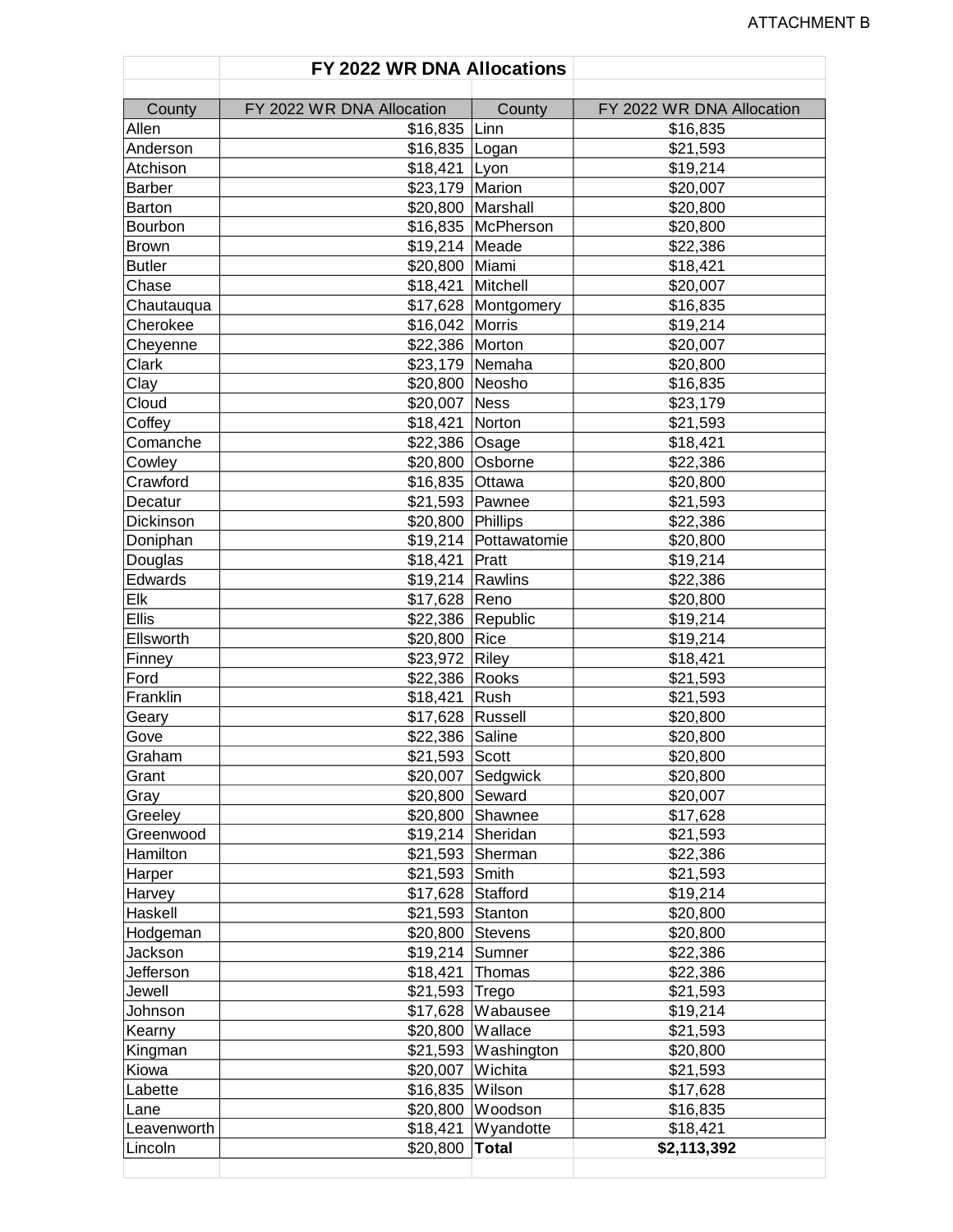|                                                                                                                                                                                             | Nonpoint Source Pollution Control Cost-Share Program (NPS)               |                                                                                                                                             | FY 2022 Allocation Worksheet                       |                                                                                                                                                         |  |
|---------------------------------------------------------------------------------------------------------------------------------------------------------------------------------------------|--------------------------------------------------------------------------|---------------------------------------------------------------------------------------------------------------------------------------------|----------------------------------------------------|---------------------------------------------------------------------------------------------------------------------------------------------------------|--|
| FY 2022 NPS Budget: \$1,857,836                                                                                                                                                             |                                                                          |                                                                                                                                             |                                                    |                                                                                                                                                         |  |
|                                                                                                                                                                                             |                                                                          |                                                                                                                                             |                                                    |                                                                                                                                                         |  |
| <b>Obligations</b>                                                                                                                                                                          |                                                                          |                                                                                                                                             |                                                    |                                                                                                                                                         |  |
| 1. Funding for all 105 counties in FY 2022                                                                                                                                                  |                                                                          |                                                                                                                                             |                                                    |                                                                                                                                                         |  |
|                                                                                                                                                                                             |                                                                          |                                                                                                                                             |                                                    | 2. Fund 25 Conservation Technician positions in 24 NRCS Management Units identified by the workload analysis with a Contribution Agreement with         |  |
|                                                                                                                                                                                             |                                                                          |                                                                                                                                             |                                                    | NRCS. NPS portion, \$350,000. T/A Funding Partnership: Kansas Department of Health & Environment (KDHE), Kansas Department of Wildlife,                 |  |
|                                                                                                                                                                                             | Parks, & Tourism (KDWP&T), NRCS, DOC.                                    |                                                                                                                                             |                                                    |                                                                                                                                                         |  |
|                                                                                                                                                                                             |                                                                          |                                                                                                                                             |                                                    | 3. Fund 7 Conservation Technicians in 7 management units identified by NRCS with a contribution agreement KACD. (NPS portion included in the \$350,000) |  |
|                                                                                                                                                                                             |                                                                          | 4. Fund 3 Conservation Easement Specialists and 1 Soil Health Specialist in locations identified by NRCS with a Grant Aggreement with NRCS. |                                                    |                                                                                                                                                         |  |
|                                                                                                                                                                                             |                                                                          | 5. Fund 4 Soil Conservationist positions in locations identified by NRCS with a Grant Aggreement with NRCS.                                 |                                                    |                                                                                                                                                         |  |
|                                                                                                                                                                                             | 6. Year two of five matching funds for KSU Sustainable Phosphorus Grant. |                                                                                                                                             |                                                    |                                                                                                                                                         |  |
|                                                                                                                                                                                             |                                                                          | FY 2022 Allocation:                                                                                                                         |                                                    |                                                                                                                                                         |  |
|                                                                                                                                                                                             |                                                                          |                                                                                                                                             |                                                    |                                                                                                                                                         |  |
|                                                                                                                                                                                             |                                                                          |                                                                                                                                             |                                                    |                                                                                                                                                         |  |
|                                                                                                                                                                                             |                                                                          |                                                                                                                                             |                                                    |                                                                                                                                                         |  |
|                                                                                                                                                                                             |                                                                          |                                                                                                                                             |                                                    |                                                                                                                                                         |  |
|                                                                                                                                                                                             |                                                                          |                                                                                                                                             |                                                    |                                                                                                                                                         |  |
|                                                                                                                                                                                             |                                                                          | <b>FY 2022 Allocations Projected</b>                                                                                                        |                                                    | Adjustment from FY 2021                                                                                                                                 |  |
|                                                                                                                                                                                             | $\overline{\mathbb{S}}$<br>1,269,644                                     | <b>NPS Base</b>                                                                                                                             | 948,017<br>\$                                      | \$<br>(321, 627)                                                                                                                                        |  |
|                                                                                                                                                                                             | $\overline{\mathbb{S}}$<br>300,000                                       | T/A                                                                                                                                         | $\sqrt{\frac{2}{5}}$<br>350,000                    | $\mathcal{S}$<br>50,000                                                                                                                                 |  |
|                                                                                                                                                                                             | $\mathbb{S}$                                                             | Misc. Soil Health                                                                                                                           | $\overline{\mathbb{S}}$<br>50,000                  | $\mathcal{S}$<br>50,000                                                                                                                                 |  |
|                                                                                                                                                                                             | $\sqrt{\frac{1}{2}}$<br>50,000                                           | <b>Supplemental LWS</b>                                                                                                                     | $\sqrt[3]{\frac{1}{2}}$<br>25,000                  | \$<br>(25,000)                                                                                                                                          |  |
|                                                                                                                                                                                             | $\sqrt{\frac{1}{2}}$<br>50,000                                           | <b>Soil Health Education</b>                                                                                                                | $\overline{\mathbb{S}}$<br>75,000                  | \$<br>25,000                                                                                                                                            |  |
|                                                                                                                                                                                             | $\overline{\mathbb{S}}$<br>90,379                                        | <b>NPS Operations</b>                                                                                                                       | $\sqrt{\frac{2}{5}}$<br>90,379                     | $\mathcal{S}$                                                                                                                                           |  |
|                                                                                                                                                                                             | $\overline{\mathbb{S}}$<br>100,000                                       | <b>CSIMS</b>                                                                                                                                | $\sqrt{\frac{2}{5}}$<br>289,440                    | \$<br>189,440                                                                                                                                           |  |
| FY 2021 Allocations<br><b>NPS</b> Base<br>T/A<br>Misc. Soil Health<br>Supplemental LWS<br>Soil Health Education<br><b>NPS</b> Operations<br><b>CSIMS</b><br><b>KSU</b> Grant Match<br>Total | $\mathbf{\$\}$<br>$\mathbb{S}$<br>1,860,023                              | <b>KSU Grant Match</b><br>Total                                                                                                             | $\sqrt[6]{3}$<br>30,000<br>$\sqrt{3}$<br>1,857,836 | \$<br>30,000<br>\$<br>Total<br>(2,187)                                                                                                                  |  |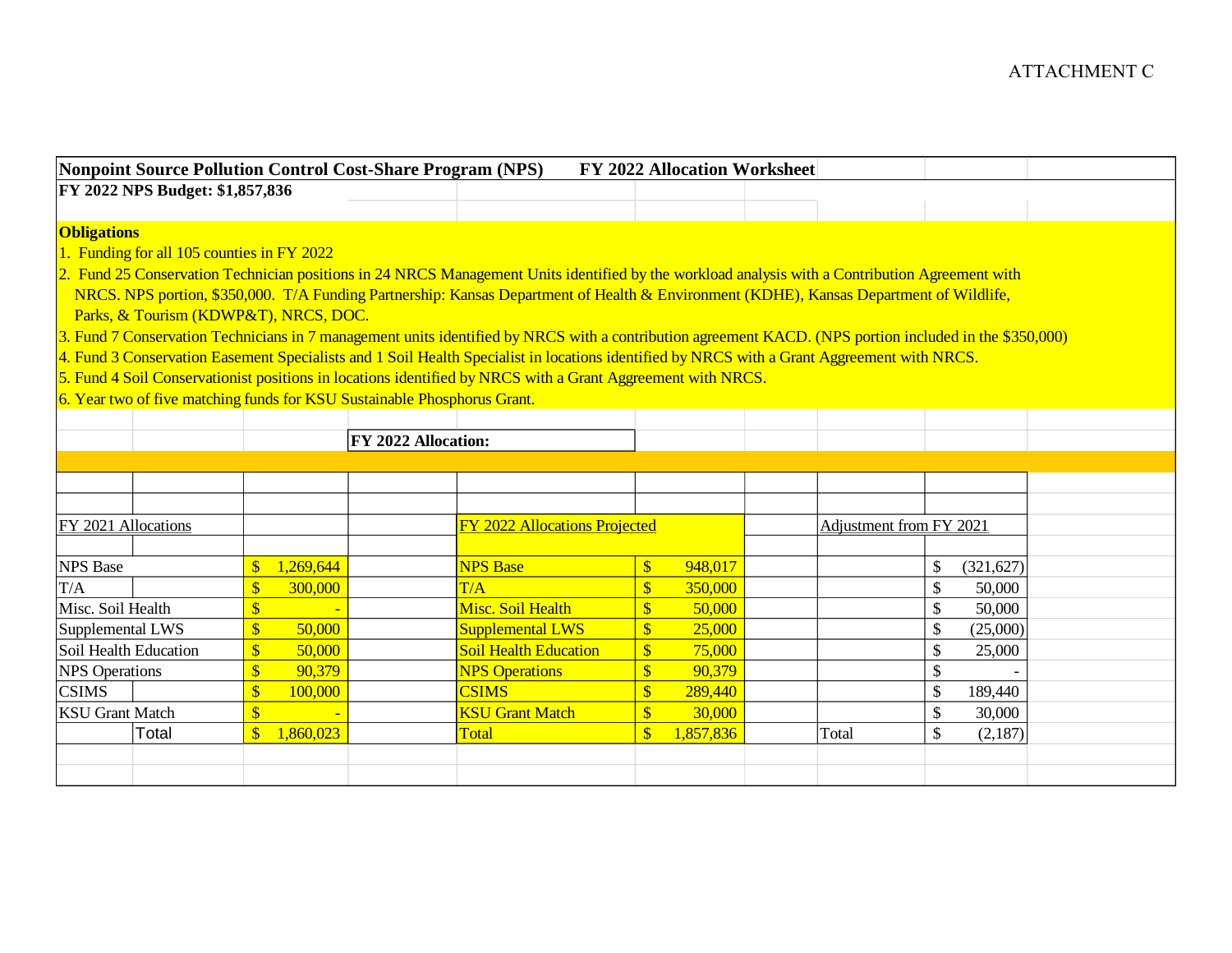|                | FY 2022 NPS Base Allocations |              |                             |
|----------------|------------------------------|--------------|-----------------------------|
| County         | FY 2022 NPS Base Allocation  | County       | FY 2022 NPS Base Allocation |
| Allen          | \$8,797                      | Linn         | \$9,473                     |
| Anderson       | \$8,797                      | Logan        | \$6,769                     |
| Atchison       | \$10,825                     | Lyon         | \$12,178                    |
| Barber         | \$9,023                      | Marion       | \$10,825                    |
| Barton         | \$9,023                      | Marshall     | \$9,924                     |
| Bourbon        | \$8,797                      | McPherson    | \$9,023                     |
| <b>Brown</b>   | \$10,149                     | Meade        | \$6,769                     |
| <b>Butler</b>  | \$10,825                     | Miami        | \$9,473                     |
| Chase          | \$12,178                     | Mitchell     | \$8,572                     |
| Chautauqua     | \$9,473                      | Montgomery   | \$10,825                    |
| Cherokee       | \$10,825                     | Morris       | \$10,825                    |
| Cheyenne       | \$6,093                      | Morton       | \$6,544                     |
| Clark          | \$8,572                      | Nemaha       | \$11,501                    |
| Clay           | \$9,473                      | Neosho       | \$9,473                     |
| Cloud          | \$9,924                      | <b>Ness</b>  | \$7,671                     |
| Coffey         | \$10,825                     | Norton       | \$9,023                     |
| Comanche       | \$9,023                      | Osage        | \$11,501                    |
| Cowley         | \$10,825                     | Osborne      | \$9,473                     |
| Crawford       | \$9,473                      | Ottawa       | \$9,023                     |
| Decatur        | \$6,994                      | Pawnee       | \$9,023                     |
| Dickinson      | \$10,825                     | Phillips     | \$9,023                     |
| Doniphan       | \$9,473                      | Pottawatomie | \$11,501                    |
| Douglas        | \$10,149                     | Pratt        | \$9,473                     |
| Edwards        | \$8,121                      | Rawlins      | \$6,093                     |
| $\mathsf{Elk}$ | \$11,501                     | Reno         | \$10,825                    |
| Ellis          | \$9,023                      | Republic     | \$9,473                     |
| Ellsworth      | \$9,473                      | Rice         | \$8,572                     |
| Finney         | \$6,769                      | Riley        | \$11,501                    |
| Ford           | \$8,121                      | Rooks        | \$8,121                     |
| Franklin       | \$10,825                     | Rush         | \$8,121                     |
| Geary          | \$10,149                     | Russell      | \$9,023                     |
| Gove           | \$6,769                      | Saline       | \$9,473                     |
| Graham         | \$8,572                      | Scott        | \$6,544                     |
| Grant          | \$6,544                      | Sedgwick     | \$9,924                     |
| Gray           | \$6,769                      | Seward       | \$6,994                     |
| Greeley        | \$6,318                      | Shawnee      | \$11,501                    |
| Greenwood      | \$11,501                     | Sheridan     | \$6,994                     |
| Hamilton       | \$6,318                      | Sherman      | \$6,544                     |
| Harper         | \$9,473                      | Smith        | \$9,473                     |
| Harvey         | \$9,473                      | Stafford     | \$9,473                     |
| Haskell        | \$6,318                      | Stanton      | \$6,093                     |
| Hodgeman       | \$7,671                      | Stevens      | \$6,544                     |
| Jackson        | \$11,501                     | Sumner       | \$9,023                     |
| Jefferson      | \$11,501                     | Thomas       | \$6,994                     |
| Jewell         | \$9,924                      | Trego        | \$9,023                     |
| Johnson        | \$9,473                      | Wabausee     | \$11,501                    |
| Kearny         | \$6,544                      | Wallace      | \$6,769                     |
| Kingman        | \$9,924                      | Washington   | \$9,473                     |
| Kiowa          | \$9,023                      | Wichita      | \$6,544                     |
| Labette        | \$9,473                      | Wilson       | \$9,473                     |
| Lane           | \$6,318                      | Woodson      | \$8,797                     |
| Leavenworth    | \$10,825                     | Wyandotte    | \$8,089                     |
| Lincoln        | \$8,572                      | <b>Total</b> | \$948,017                   |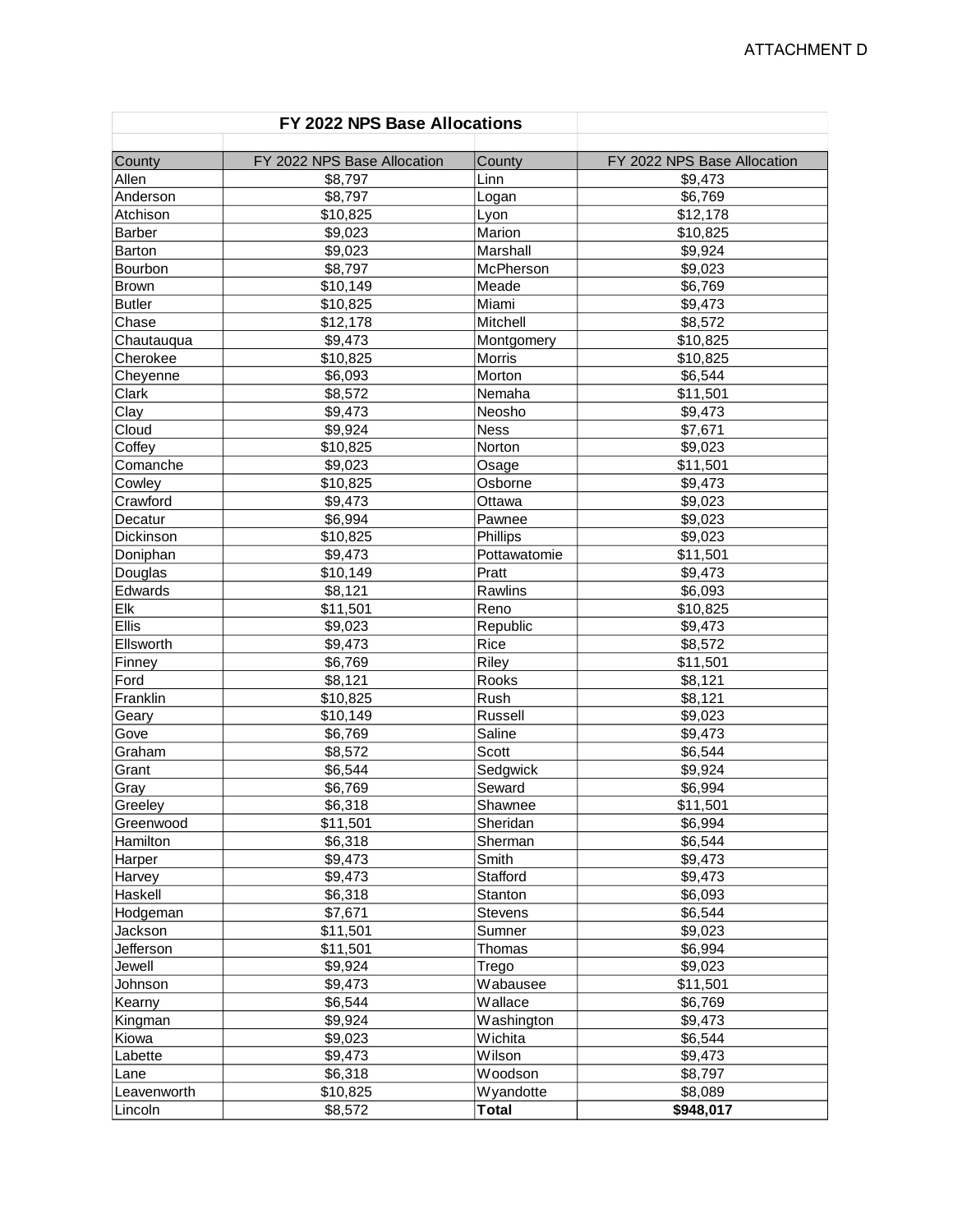# Kansas Association of Conservation Districts Employees' Organization

AMANDA SCOTT, President

April 2021



- ➢ The KACD-EO Executive Board met virtually, February 23, 2021 and March 23, 2021. The main topic discussed was the Statewide Conference on May 11-12, 2021 in Salina.
- ➢ The KACD-EO Area Representatives have been meeting monthly with area District Managers.
- ➢ The KACD-EO Executive Board have been attending the DOC Partnership monthly virtual meetings.
- $\triangleright$  I presented with Dan Meyerhoff in Topeka to the Kansas House Water Committee on March 15, 2021.
- ➢ I attended the National Fly-In Virtual meetings with Senator Marshall and Representative Estes on March 24, 2021.
- $\triangleright$  I attended the KACD virtual board meeting on April 8, 2021.
- $\triangleright$  I continue to:
	- o Work with district managers to answer questions
	- o Work with DOC on varies issues pertaining to districts
	- o Welcome new district manager
	- o Keep the Picture Directory updated
	- o Share educational opportunities with districts

As always, if anyone has any questions or concerns, please contact any Area KACD-EO Representatives or myself for assistance.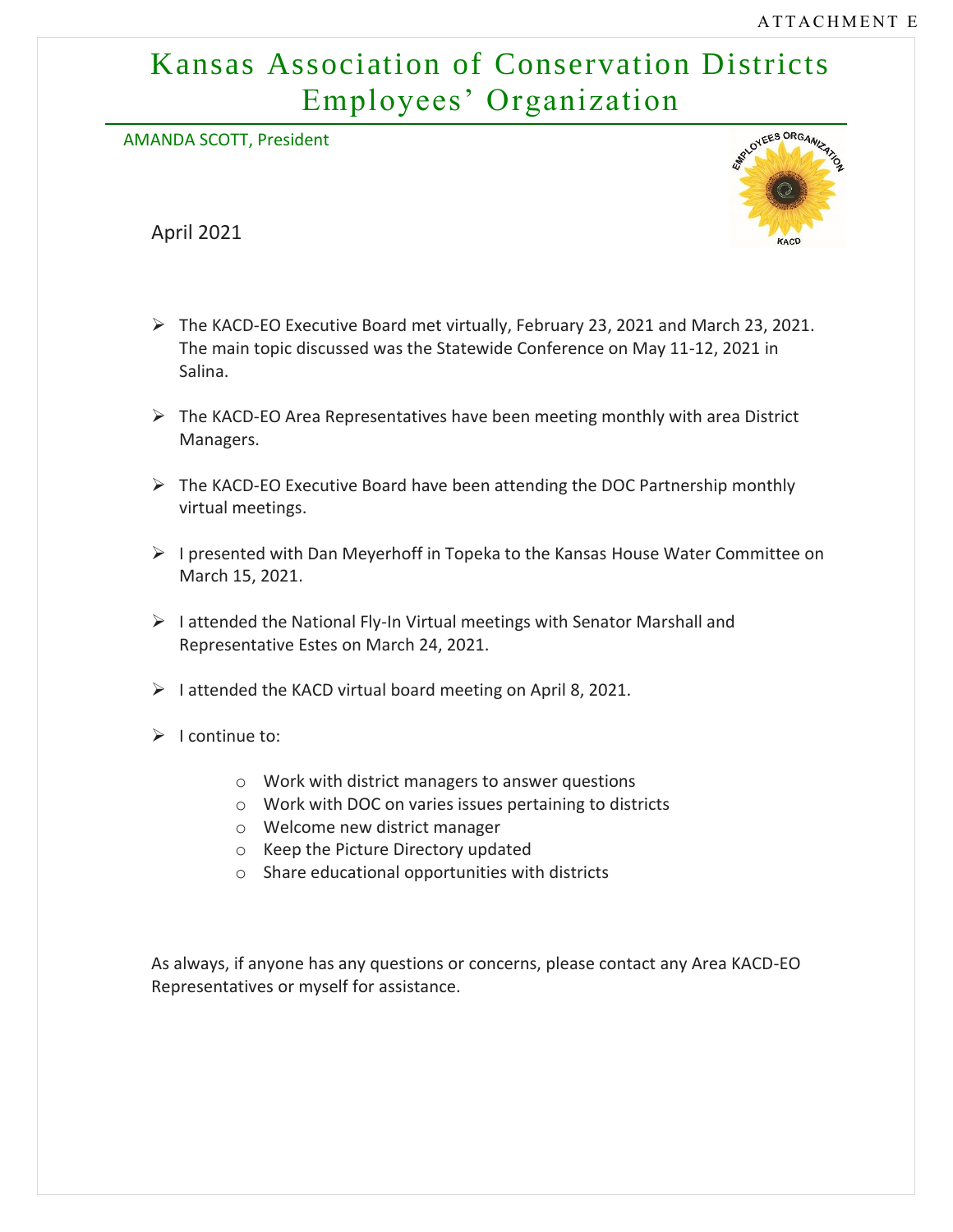Kansas Forest Service Updates for Kansas State Conservation Commission

- Report Date: April 8, 2021
- Report Period:
	- $\circ$  4<sup>th</sup> Quarter of 2020
- General Agency Updates:
	- o Staff continues to mainly work remotely.
	- o New hire of a SE Dist. Fire Management Officer Lane Archer will started in that role Feb. 7<sup>th</sup> in Parsons
	- o Advertising for an IT/GIS position.
- Forest/Timber Utilization and Marketing:
	- o Total timber mills 48
		- 1 new in Belleville
		- **1** closed in St. Paul (the owner plans to update equipment and re-open)
	- o Timber Buyers 50
	- o Christmas Tree Farms 31
- Urban and Community Forestry:
	- o Technical Assistance to Communities 33
	- o Educational Events 4
	- o Educational Event Attendance 366 (all virtual)
- Rural Forestry:
	- o Technical Service for Forestry Cost Share programs 69
- Conservation Trees:
	- $\circ$  Spring sales season opened Dec. 1<sup>st</sup> and will continue through May 1<sup>st</sup>.
	- o As with last spring all orders will be shipped, pick-up at the KFS State Office will not be allowed.
	- o Prices and shipping rates have been updated for this spring of 2021 sales season.
- Forest Health:
	- o No updates this ¼
- Wildland Fire Management:
	- $\circ$  4<sup>th</sup> quarter usually slow, not the case in 2020
	- o KFS staff asked to assist with 4 fires in cooperation with local agencies, KDEM, and OSFM
	- $\circ$  Large fire reports to KFS totaled 6 large fires\* totaling 14,500ac for the 4<sup>th</sup> % and on those fires 4 structures were damaged or destroyed.
		- \*Large fires are those of 300ac or more in grass, 100ac in timber, or otherwise significant due to property damage or injury/death involved in the fire.
	- o KFS staff support of regional and national incidents this quarter
		- 15 staff or equipment assigned
		- **19** assignments
		- 5 states
			- Note: it is very unusual to have even one such assignment in the  $4<sup>th</sup>$ quarter of a year so the  $4<sup>th</sup>$  quarter of 2020 level of activity was unprecedented.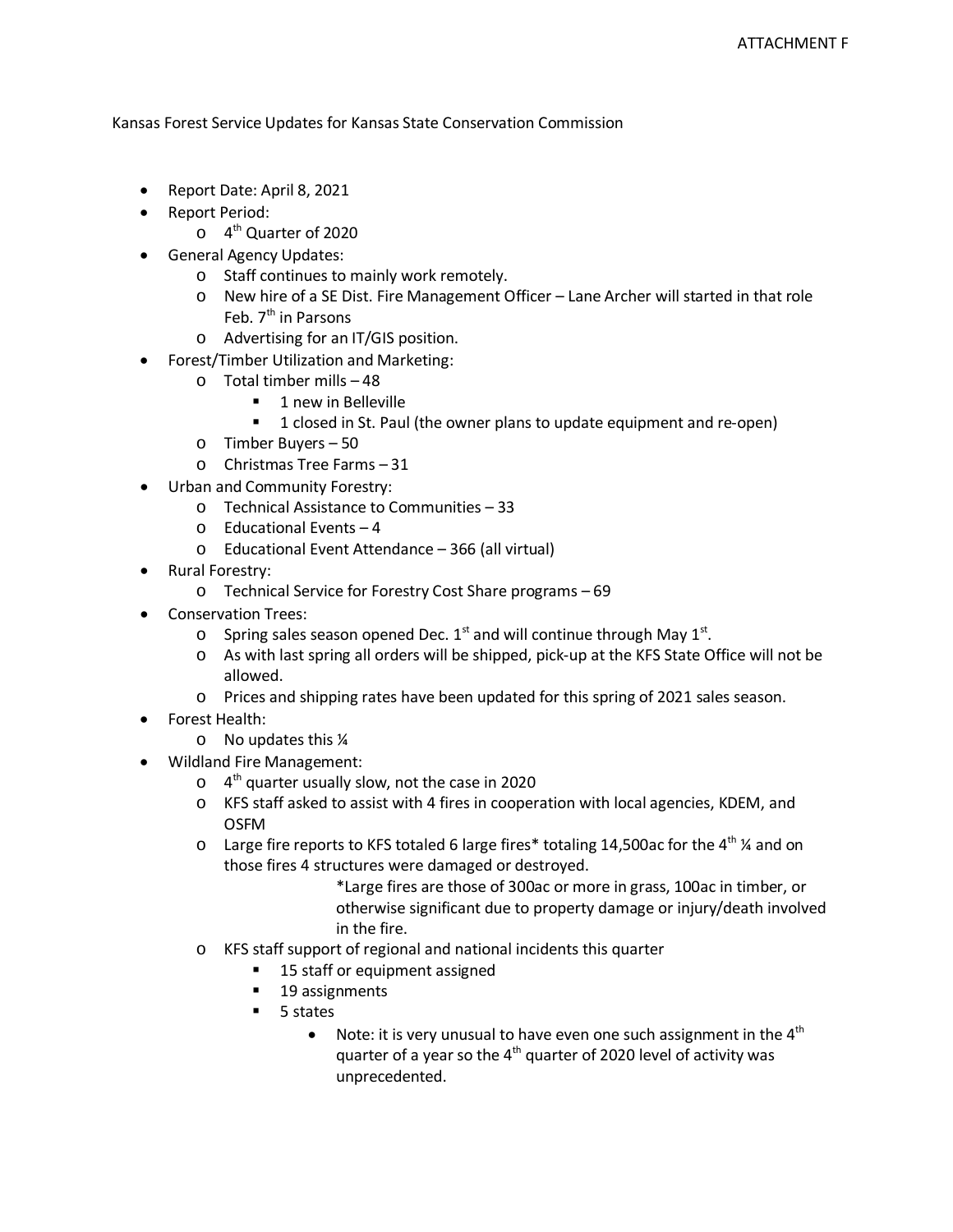**Blue Custom Watershed Discover Meeting:** The Discovery meeting for the Blue Custom Watershed floodplain mapping update project was held on February 2 via zoom. The counties involved in the project are Republic, Washington, Marshall, Clay, Riley and Pottawatomie counties. The Base Level Engineering (BLE) phase marks the first stage of updating floodplain maps for portions of the counties and will be further enhanced through Data Development that is scoped in FFY22. It will be a few years before there are new effective maps for these counties. These initial draft floodplains are not yet ready to be released to the public since they will be further enhanced and potentially modified due to comments. It is important for communities be involved early in this process to begin reviewing the data, provide feedback to DWR and to be aware of the project as it moves forward. DWR also used the meetings to discuss any technical assistance needs and to look at possible mitigation actions.

**County Consultation Coordination Officer's (CCO) Meetings:** The Brown County CCO meeting was held on January 26 and Morris County CCO meeting was held on January 27 via zoom. The meetings were used to explain the post-preliminary and due diligence portions of the floodplain mapping projects. The DWR explained the appeal period, public notification, the Letter of Final Determination (LFD), community adoption of the new map and other community responsibilities. At the CCO Meetings, DWR also explained the administrative steps that are now required to make the map official. The goal of the meetings is to ensure that communities understand the process and what they will be responsible for over the next year and a half.

**Upper Kansas Watershed Floodplain Mapping Kick-off Meeting:** The kick-off meeting for the Upper Kansas Watershed floodplain mapping project was held on February 17 via zoom. At the Kick-Off meeting, DWR discussed flooding concerns and mapping needs and gave an overview of the process. Following the kick-off meeting, DWR will host the initial floodplains on a web map and schedule another meeting for the area to discuss those results. This is part of the first phase of a FEMA Risk MAP project, which includes a Discovery process to gain an understanding of local mapping and flooding concerns. The initial mapping is being performed at a Base Level Engineering (BLE) level, similar to a Zone A, using HEC-RAS 2D software. Mapping will be available for the entire watershed, but regulatory mapping is planned where mapping needs are known which includes Jackson County and portions of Pottawatomie County outside of the recent update areas. However, DWR will be discussing what needs there are for other portions of the watershed as well.

**National Dam Safety Program Technical Seminar (NDSPTS):** FEMA held the NDSPTS February 16-19 via Adobe Connect. The theme of the seminar was Risk Informed Decision Making for Dam and Levee Safety. The seminar had speakers from FEMA, USACE, USBR, FERC, California DWR and various consulting firms. There were approximately 300 participants.

**Natural Resources Conservation Service (NRCS) Meeting:** DWR met with the NRCS State Conservation Engineer and other staff on February 24. The purpose of the meeting was to discuss possibilities of more closely aligning hazard classifications of dams. Additionally, discussion about how to streamline NRCS Emergency Watershed Protection applications as related to auxiliary spillway repair.

**Pottawatomie County Floodplain Mapping Project discussion:** DWR hosted a meeting to discuss the Pottawatomie County floodplain mapping project on March 2. The project will be delayed approximately a year due to some issues found in the FEMA and Wood review process. These issues affect a few of the panels, streams and jurisdictions. There are no changes to the floodplain boundaries, and the issues are the result of some labeling errors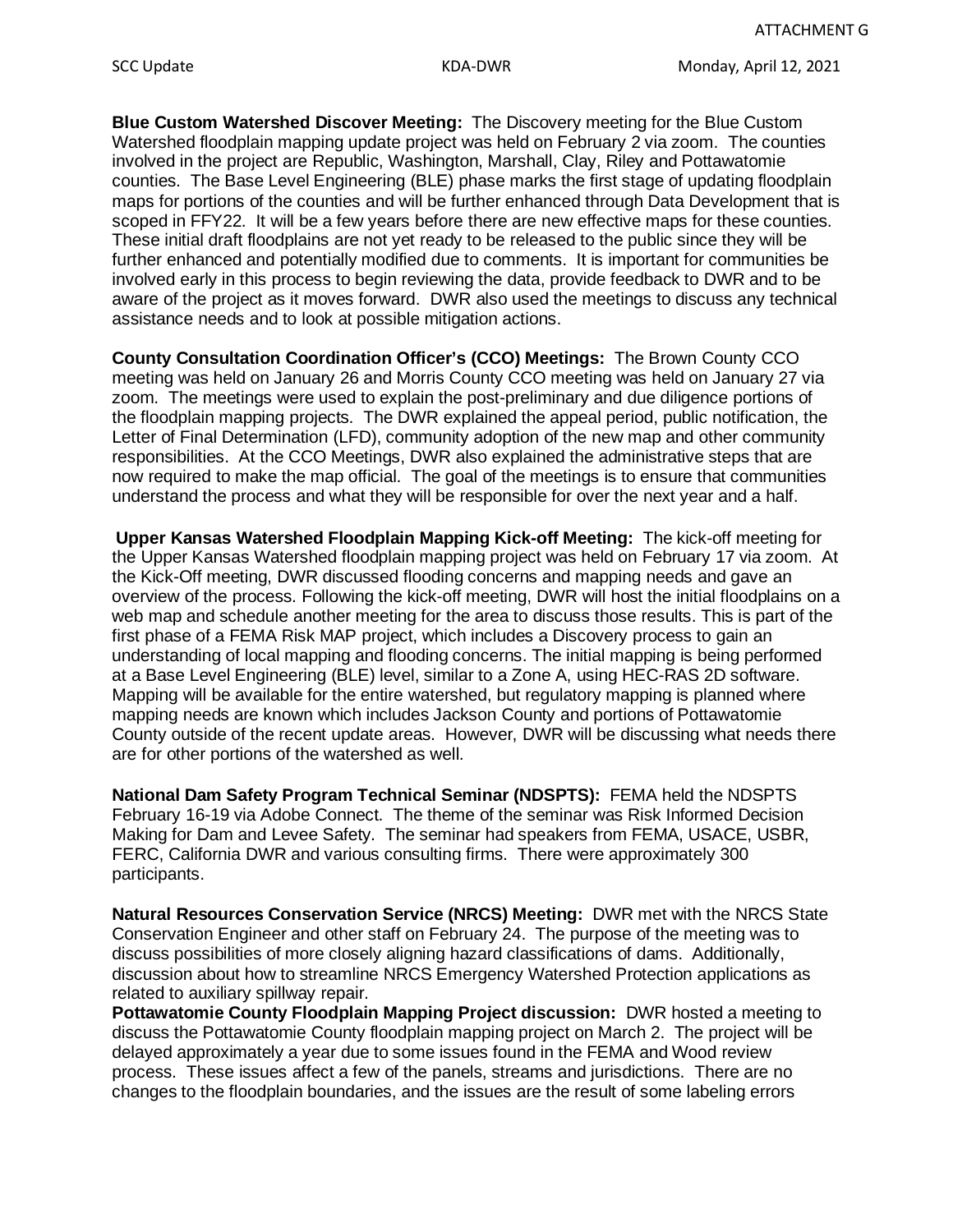Page **2** of **3**

concerning elevations on the panels or Floodway Data Table (FWDT) that needed to be corrected. Due to these issues, the 90-day appeal period will have to be re-run. While the rest of the data in the county was not found to have issues, we will be holding that data so that this project will continue to move forward as a whole. It will ultimately still have one effective date, despite having 2 preliminary dates. The next step for correction is issuing a revised preliminary that will only affect those effected panels, and then holding another appeal period for these areas.

**Kansas Hazard Mitigation Team (KHMT) Meeting:** DWR participated in the KHMT meeting on March 9. Presentations were given on Local Resiliency Initiatives in Riley County, Live Flood Mapping in Kansas, Silver Jacket Projects updates, BRIC funding and Mitigation Projects in the state.

**Middle Smoky Hill Custom Watershed Floodplain Discovery Meeting:** DWR hosted the Middle Smoky Hill Custom Watershed Floodplain Mapping Project Discovery meeting on March 10 via Zoom. DWR discussed the Base Level Engineering (BLE) effort is an initial dataset created to show the draft floodplains. For certain areas, this dataset will be enhanced in our Data Development phase for those areas that are scheduled to receive regulatory updates. Regulatory floodplain updates are planned for Barton County beginning in 2022 and Ellsworth County in 2023 for areas outside of the recent Physical Map Revisions. DWR also plan to include the City of Russell either independently or as part of a countywide update. DWR asked the communities to provide feedback on the proposed scope and areas of need beyond those areas. Many of the counties within this watershed will also be included in adjacent watershed projects. New regulatory updates will take several years to complete and DWR needs the communities' input to identify any areas of technical assistance needs.

**Lincoln County Flood Risk Review (FRR) Meeting:** DWR hosted the Lincoln County FRR on March 18 via Zoom. The Discovery meeting was held in 2019 in which BLE was discussed and the mapping needs for Lincoln county. The Lincoln count project included new modeling using 2D hydraulics and hydrology for a portion of the Saline River near Sylvan Grove and near Lincoln Center, Yauger Creek and a tributary to Yauger Creek, a portion of Salt Creek near Barnard and a portion of Rattlesnake Creek near Barnard. Those studies will result in enhanced Zone A floodplains. Non-regulatory flood risk products will be developed for the rest of the county. At the meeting, DWR discussed the communities' role in reviewing the draft floodplains as well as the remaining project timeline.

**3-States meeting on the Republican River Compact:** Meeting was held Tuesday, 9 March via Zoom. The states heard updates from Reclamation and each state. The water supply in the basin will be good this year because wet to moderate conditions in 2019 and 2020 allowed basin reservoirs to fill and remain full. Drought conditions set in in the upper part of the basin as early as May 2020 and have persisted to date. Colorado plans to deliver on the order of 9,000 acre-feet from their augmentation project on the North Fork Republican River in 2021. The Bostwick Irrigation District – both Kansas and Nebraska – are working on projects to improve efficiency through burying open canal reaches and automating the gates that regulate water into the various canals. The District is leveraging funding from various sources- Nebraska settlement money in Kansas, Colorado settlement money and state funding in Nebraska, and Reclamation grants in both states

**U.S. Army Corps of Engineer Seminar:** DWR participated in the virtual USACE dam and levee safety community of practice seminar on March 22 - 24. Topics included developing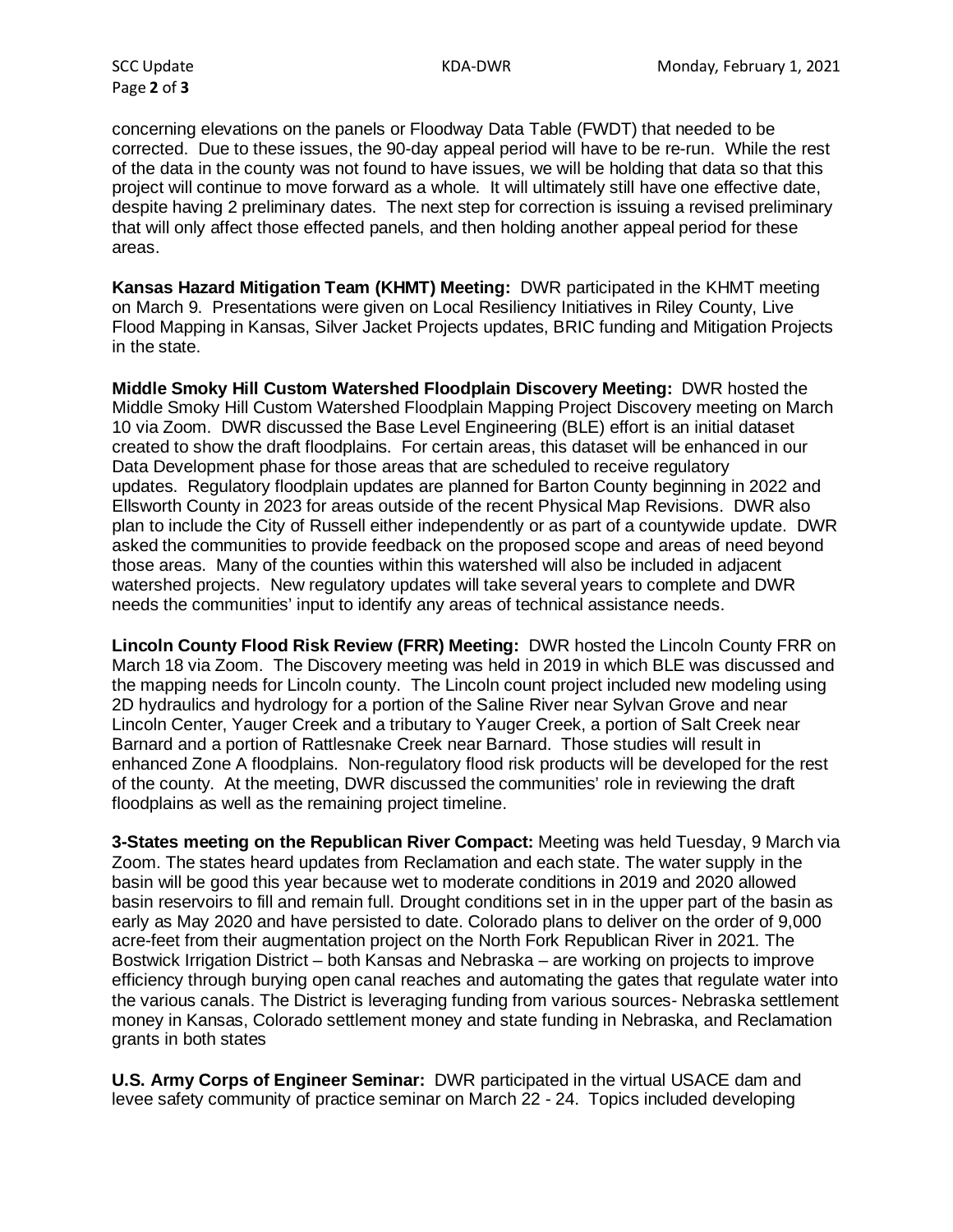Page **3** of **3**

effective dam and levee safety policies, effective risk communication and updates to the national inventory of dams platform and data requirements.

**FEMA CTP LOMR Review Partners Training:** DWR participated in the virtual FEMA Cooperating Technical Partners (CTP) Letter of Map Revision (LOMR) Review Partners Training March 22-24. The training was intended to explain how CTPs could become LOMR reviewers and the requirements associated with being a reviewer. Although this partnership would benefit the citizens of Kansas by having local reviewers, due to budget constraints and the need to add staff it is unlikely that KDA will apply to be a reviewer at this time.

**Ottawa County Flood Risk Review (FRR) Meeting:** DWR hosted the Ottawa County FRR on March 25 via Zoom. During the meeting DWR reviewed the enhancements made since the initial mapping and the next steps forward, particularly with public notification. At the end of the presentation, DWR showed the web map to allow communities to discuss areas of concern.

**Dam Breach order:** DWR is working on issuing an order to breach a dam in Jackson County. The dam has internal erosion around the corrugated metal pipe.

**National Inventory of Dams:** DWR submitted an update to the NID on Friday, April 12.

**Staff:** David Engelhaupt will begin his duties as technical services unit head in water management services program Monday 22 March. Zack Rust will start with the dam safety team, also on 22 March.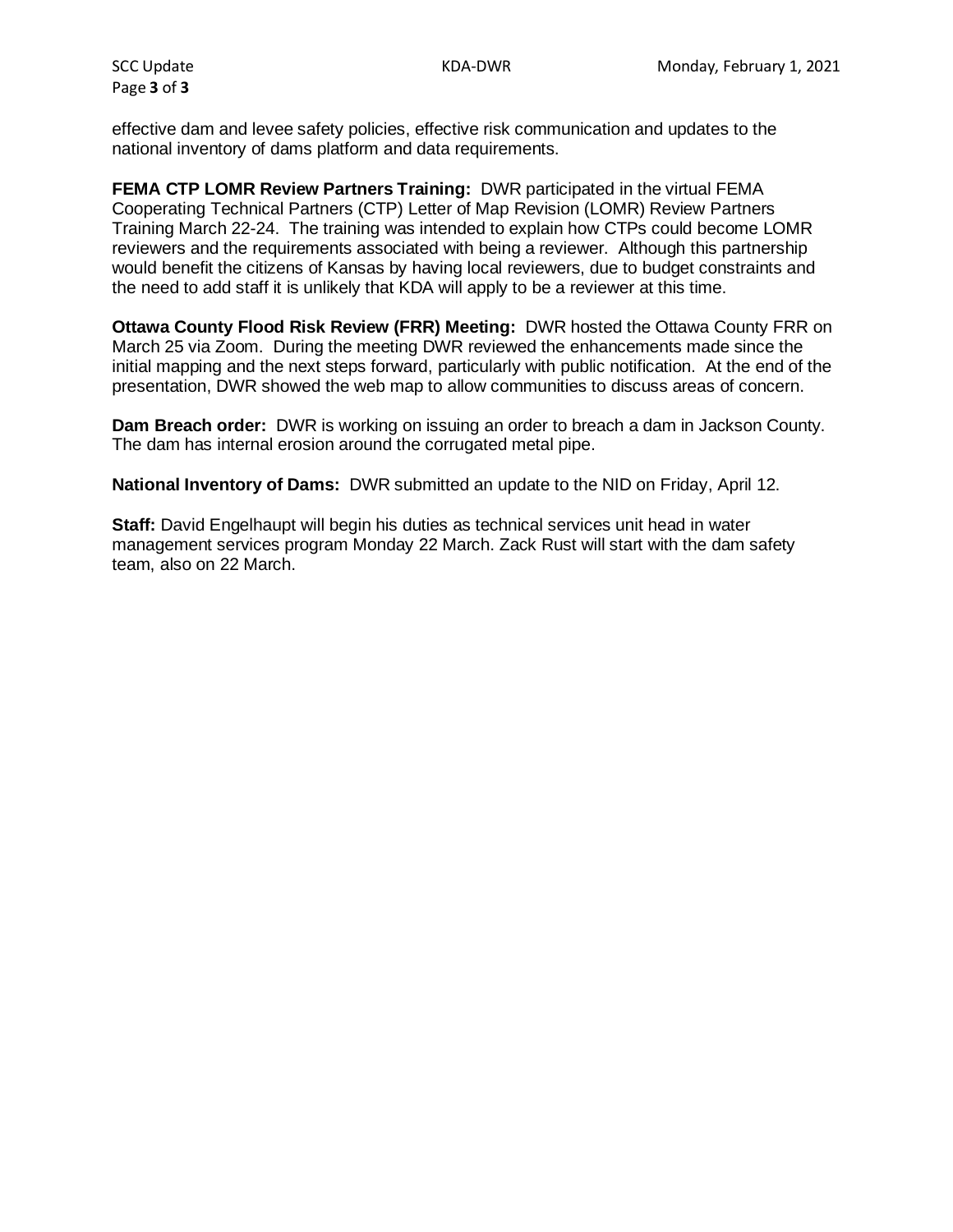# **Water Quality Programs Update Dave Jones**

- $\triangleright$  The DOC has received applications for the Irrigation Technology Initiative from 5 counties at this time. The April 1 application deadline will most likely need to be extended.
- $\triangleright$  The current balance of uncommitted funds in the NPS program is \$62,196.74. I am concerned that the balance is this high because the funds were allocated to counties for specific projects that were applied for by each county. Another cancellation might be needed if the districts do not get these funds under contract soon.
- $\triangleright$  The current balance of uncommitted funds for the WR on farm trials is \$287,000. Andy and I are working on a video to send out to all conservation districts regarding the on-farm trial funds. We hope to clear up some confusion about these funds.
- $\triangleright$  The spring sign up for the multi-agency KRPI program will end on April 15<sup>th</sup>. Counties will be notified of approved applications shortly after the 15<sup>th</sup>.
- $\triangleright$  The DOC has been involved in partner discussions about available matching funds in the Milford RCPP project. Options for using these funds has been the primary topic of discussion.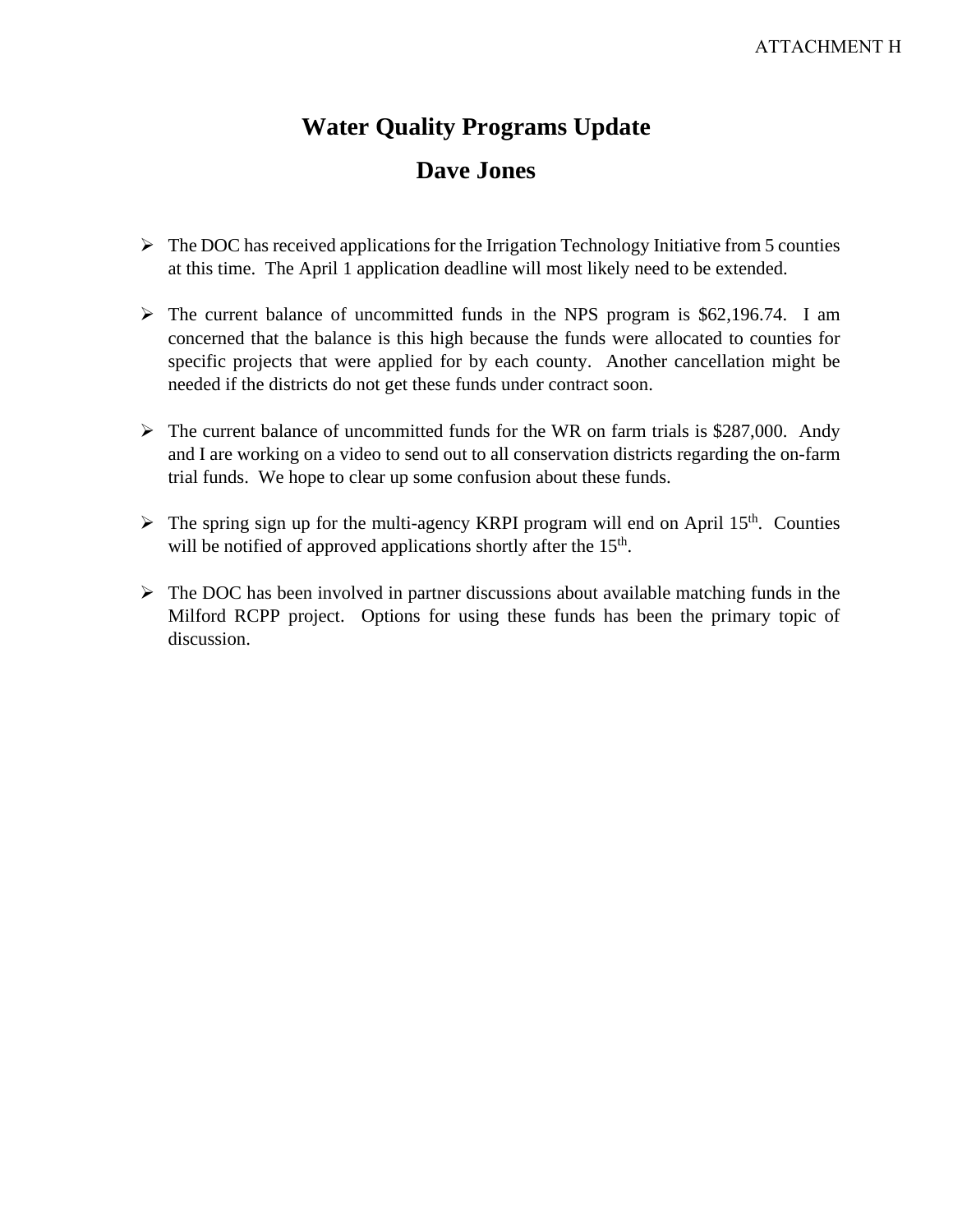# **Riparian & Wetlands Program Update Kristin Kloft**

- $\triangleright$  One contractor has finished their previously extended large streambank projects and one contractor is still working to complete the remaining sites by May  $1<sup>st</sup>$ . The wet weather and elevated river levels have been delaying progress during the month of March. Construction activity is being closely monitored as the deadline is quickly approaching.
- $\triangleright$  The next round of large streambank sites to be bid were selected at the March 10<sup>th</sup> Streamteam meeting. Phil Balch, the designer, and I met with 5 landowners along the Little Blue River to have permits signed and submitted in February. We are currently in the process of bidding 4 Cottonwood sites, 7 Little Blue River sites and 3 Delaware sites. Glacial Hills RC&D will also be bidding out an additional Delaware site at the same time. Pre-bid meetings should be held sometime in April with bids being awarded by the end of May or early June.
- $\triangleright$  We are working with the local Wraps group in Greenwood county to provide RQEI costshare on a project for fencing off a riparian area along a creek. The designs have been completed on two small streambank stabilization projects in Jefferson and Washington counties and we are finalizing the RQEI cost-share agreements with KDHE and the local Wraps groups in that area as well. I've been working with various other agencies and coworkers to develop small streambank designs that minimize or eliminate the need for engineering or permits ,if possible, to help streamline the small stream stabilization process, reduce costs and improve the level of assistance we can offer landowners going forward.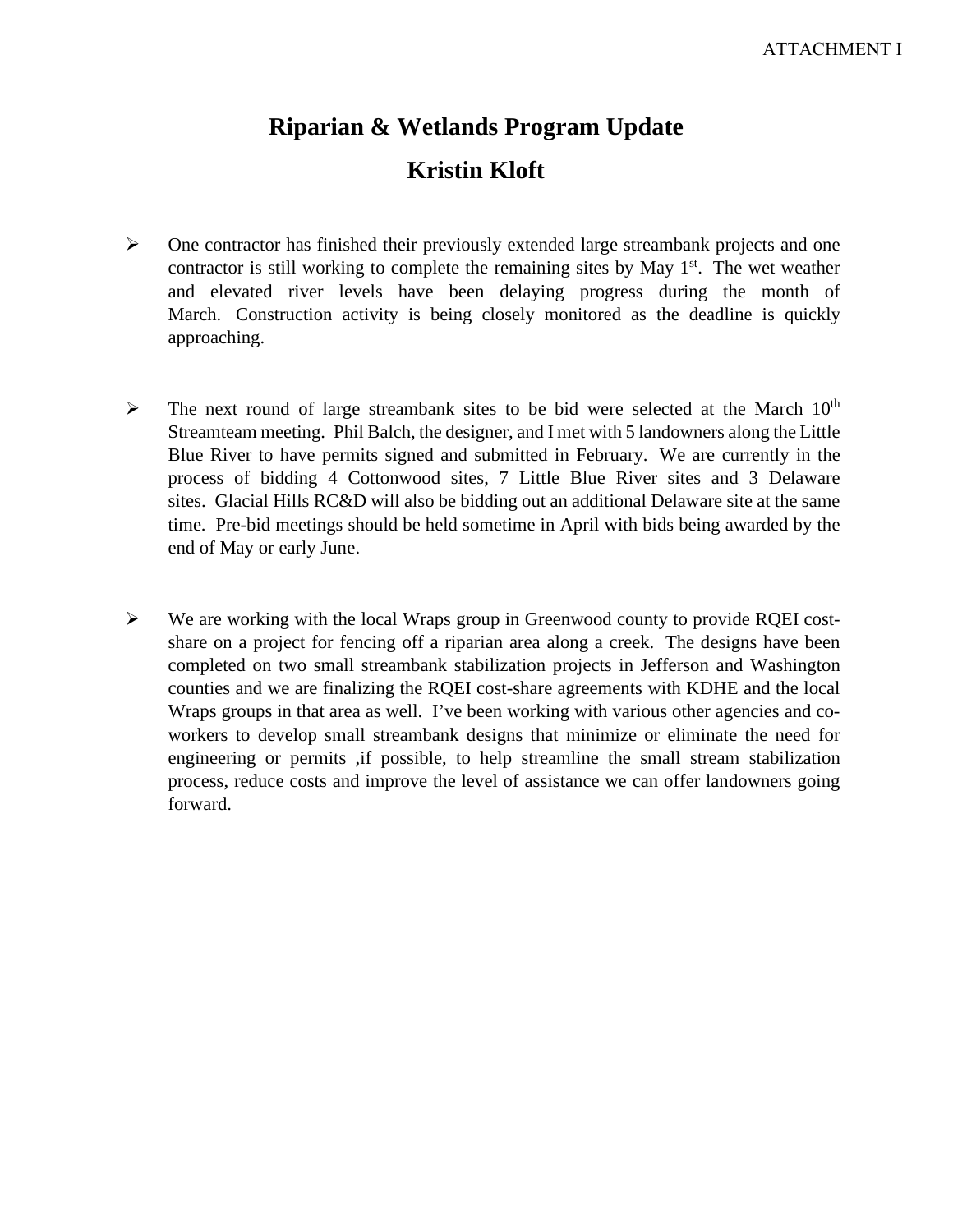# **Mined Land Reclamation Program / Ag Lime Program Update**

# **Scott Carlson**

- $\triangleright$  Annual Mine Reports due by April 1 through the Reclamation and Ag Lime Information System (RALIS)is progressing nicely.
- $\triangleright$  Spring Ag Lime sampling and reclamation site visits will increase in the next two months.
- Wrapping up the development of the RALIS database with Docuware integration.
- ▶ Beginning work on updating DOC Kansas Administrative Rules and Regulations.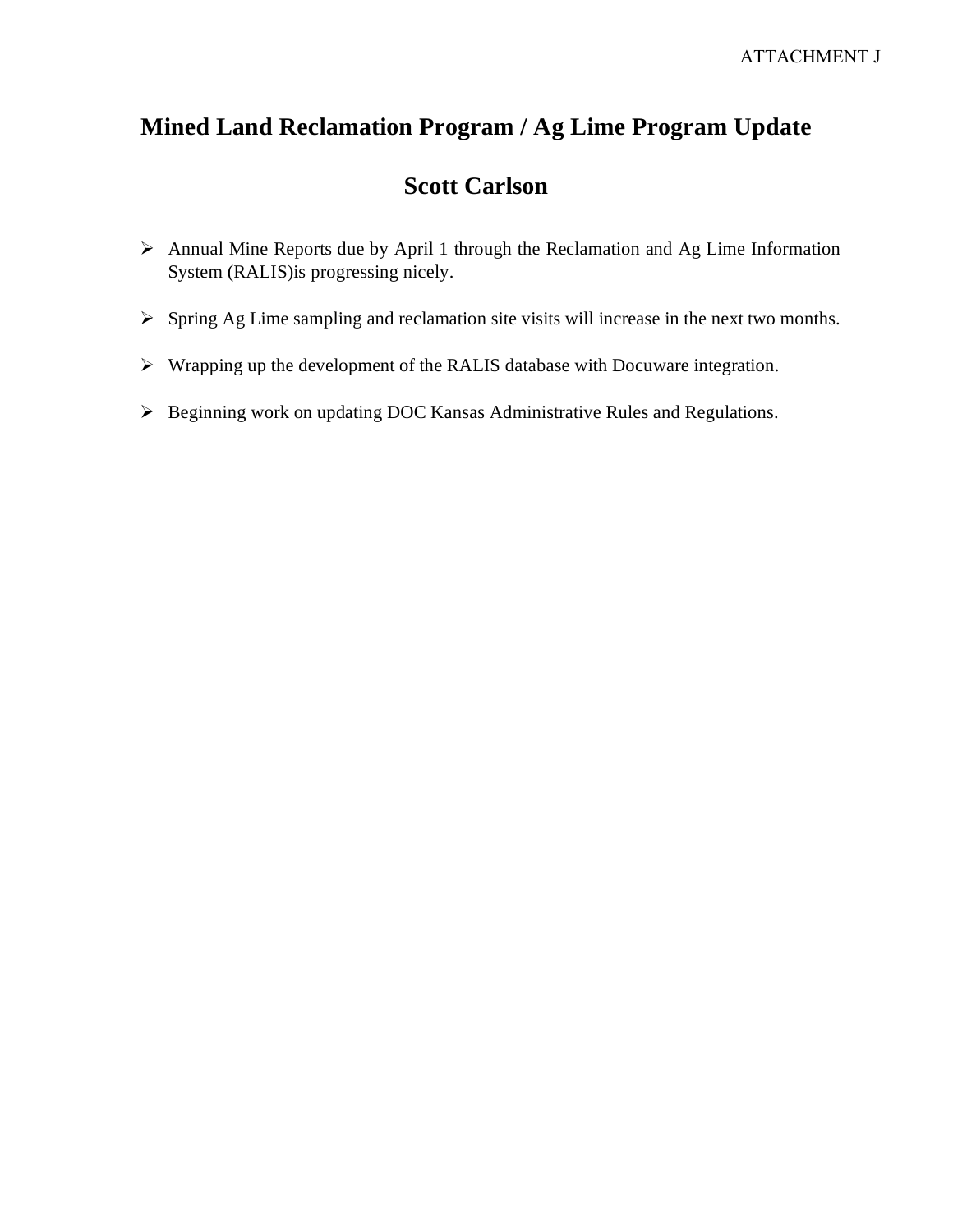# **Watersheds Program Manager Update**

# **Hakim Saadi, P.E.**

### **April 12, 2021**

- The Watershed Districts Partnership (DOC, SAKW, DWR and NRCS) is working on the bi-annual Operation and Maintenance Workshop for the fall 2021: 3 sites across the state.
- The DOC and SAKW started a monthly meeting (so far, we met in February and in March).
- $\triangleright$  Rehabilitation construction progress:
	- FY 2020: Four out of nine are still pending delays due mainly to COVID
	- FY 2021: One out of nine is complete: Doyle Creek WJD 86 Site 7
	- FY 2022: Conducting site evaluations (2 so far)
- 2020 Watershed Districts O&M Reporting: 85 % statewide with 98% for state funded sites.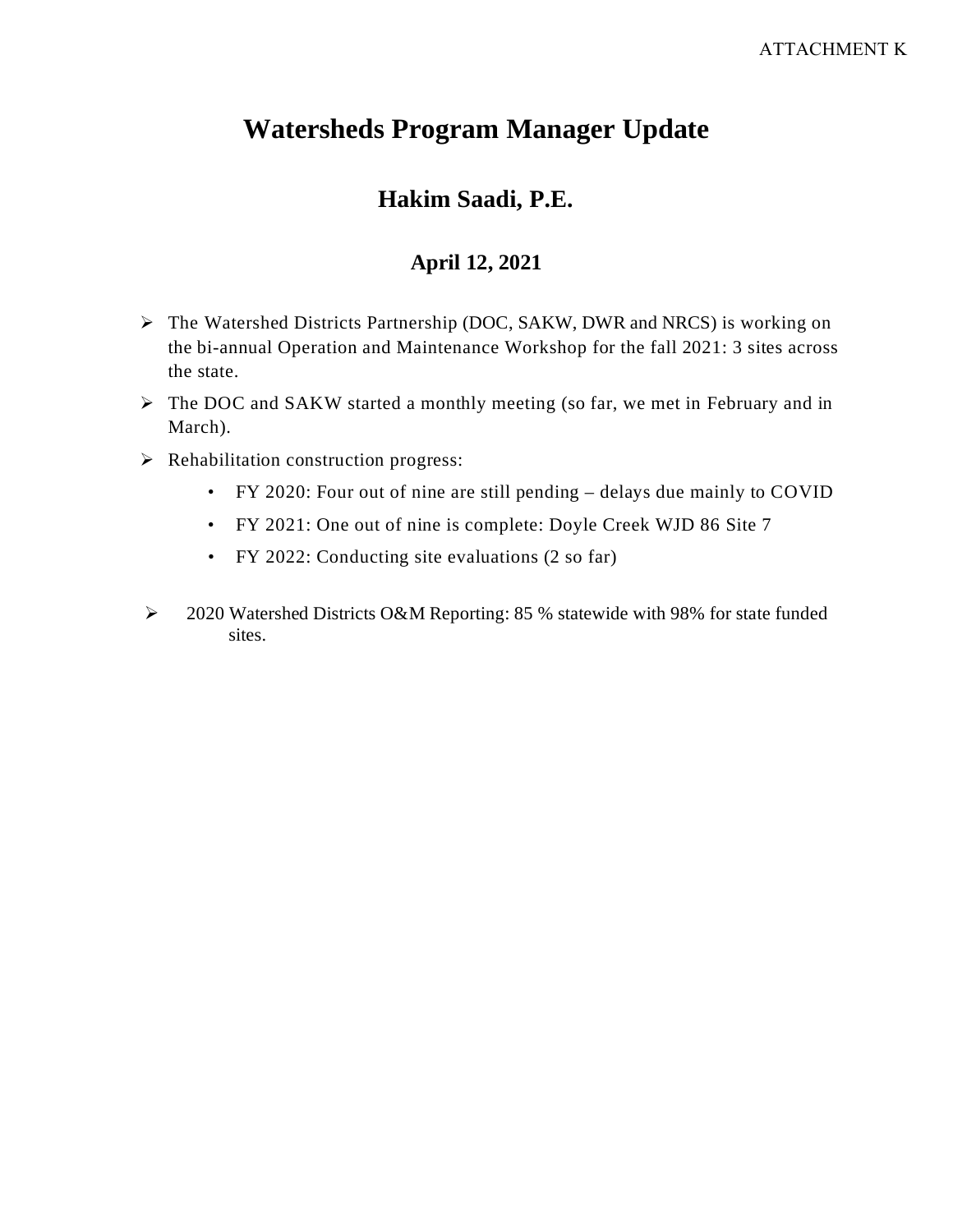# **Administrative Manager/Water Conservation Programs Manager Update**

# **Steve Frost**

- $\triangleright$  Significant progress is being made on our special early contract payout under the Kansas Water Quality Buffer Initiative. The newly adopted authority provided in K.A.R. 11-9-5 will officially become effective April 24, 2021, and programming arrangements for an early payout are being coordinated with our CSIMS consultant. There are currently 555 contracts remaining in effect at this time, and final updates to DOC's records of buffer contract landowners and addresses are being coordinated through conservation districts and local FSA offices.
- $\triangleright$  March 31 is a periodic milestone for several DOC partnership agreements which require performance reports to be submitted during April. This is a significant undertaking with our five major employment grant funding projects representing 44 technical assistance positions. Four soil conservationist positions are now out in recruiting announcements with some applications already being received. The goal is to have these positions in Cimarron, Emporia, Gove and Seneca staffed in the next two months to begin training and services.
- $\triangleright$  DWR's Chief Engineer is finally nearing the official designation of new WTAP target areas in Wichita and Greeley counties, also expected to occur in April or May. Preparing for an FY2022 enrollment will require some statutorily required public information meetings, public announcements and preparation of advertisement and application materials in advance of the October 1 sign-up period. The WTAP program will sunset on June 30, 2022 and will need to be revisited in the next legislative session if there is an agency / stakeholder desire to continue with the project.
- Revisions to the Upper Arkansas River CREP MOA with USDA are still ongoing but nearing conclusion with review meetings scheduled on a weekly basis. It is expected that the revised document will be ready to sign this quarter. KDA is still working collaboratively with K-State on the proposal of alternative irrigated cash rental rates in anticipation of a new roll-out this Fall.
- $\triangleright$  June 30 marks the end of the state fiscal year which requires review and closure of many financially related processes involving DOC administrative staff.
- Continuing staff and administrative operations as usual.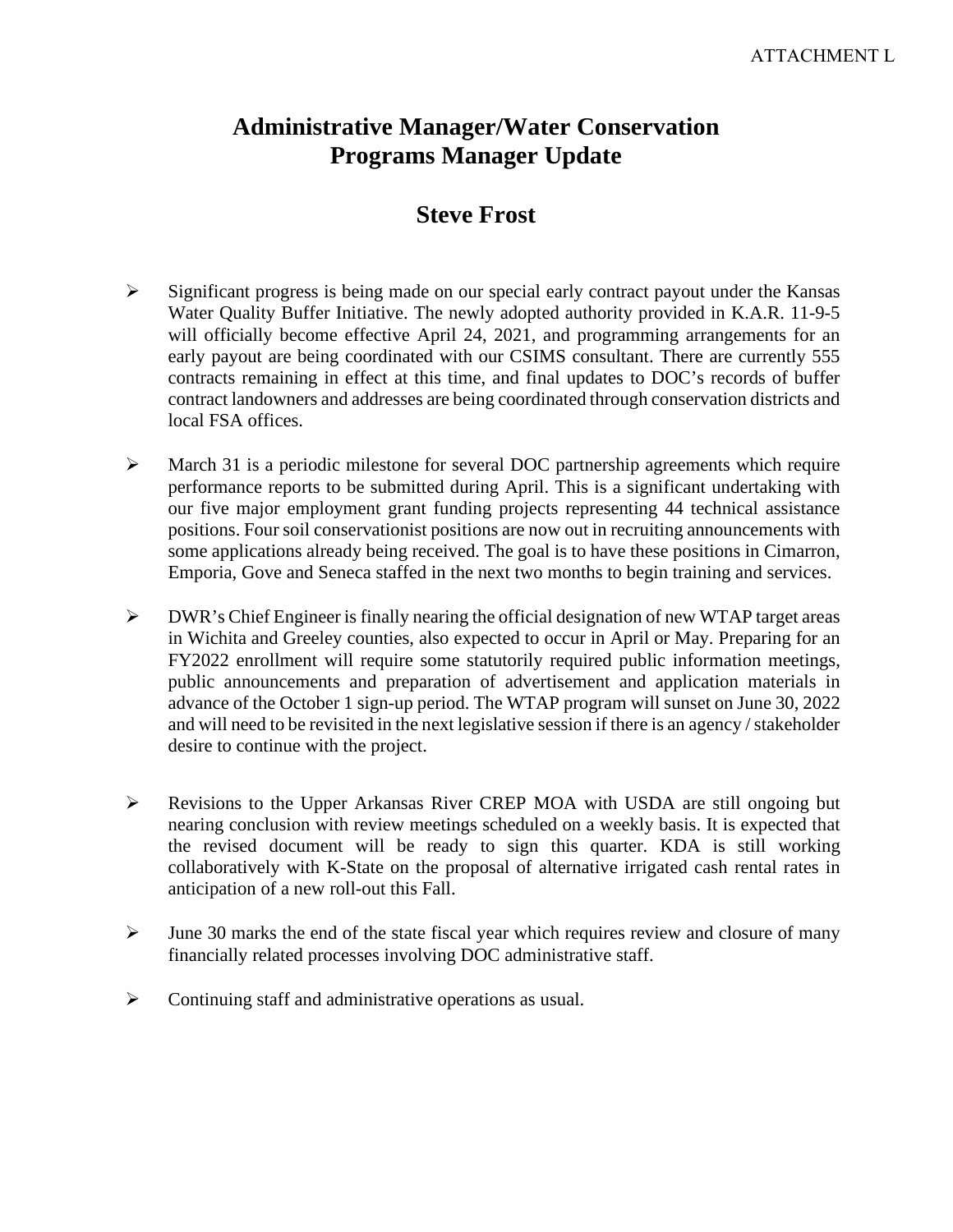# CONSERVATION DISTRICT PROGRAM COORDINATOR UPDATE

**As prepared by Cindy Pulse State Conservation Commission Meeting April 12, 2021**

### **1. New District Manager Training**

- Continuing virtual training in segments
- Constantly updating and improving trainings
- District Managers trained to date:
	- o None since the last SCC meeting!
	- o Upcoming: Clay, Riley

### **2. Supervisor Training Modules**

- Have been updated and placed on the KDA-DOC website
- Have been uploaded into CSIMS

### **3. Supervisor Handbook**

- Has been updated!
- Was e-mailed to districts to print and give to supervisors
- Was mailed to new 2021 supervisors (to home address)
- Will be uploaded in CSIMS (waiting on programmer)

### **4. Conservation District Program Coordinator Handbook**

- Created handbook for this position
- Left a long list of ideas with staff for the future
- Provided detailed list of ongoing activities within this position to staff

### **5. Training Video Production**

- Created protocol, guidelines, and tips for the production of videos from PowerPoint to recording videos
- Left a long list of ideas for staff for the future

### **6. Agriland**

• E-mailed volunteer schedule to districts for Agriland at the State Fair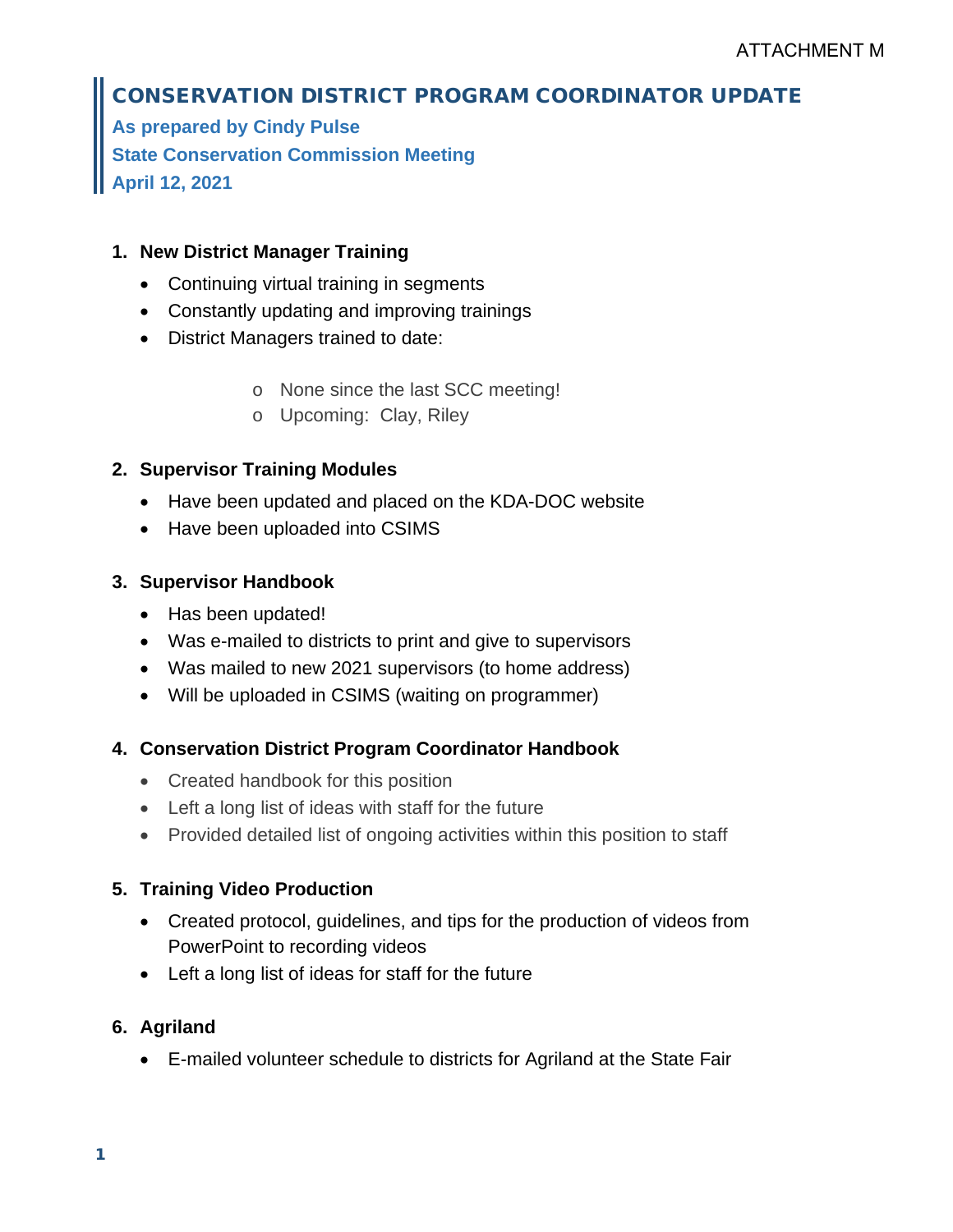# **District Manager Updates**

(as of 3-31-21)

## **1st Quarter** (since last SCC meeting)

### **New District Managers**

|   | Area County | <b>Name</b>    | <b>Start Date</b>  |
|---|-------------|----------------|--------------------|
|   | Lane        | Morgan Jones   | 2-3-21????         |
| 4 | Rilev       | Jazymn Gaither | will start 4-12-21 |

## **Resigned / Retired District Managers**

|   | Area County | <b>Name</b>      | <b>End Date</b> |
|---|-------------|------------------|-----------------|
| 4 | Clav        | Hayley Whitehair | 2/26/2021       |
|   | Rilev       | Aubrey Evans     | 3/12/2021       |

## **Upcoming Vacancies**

**Area County Name End Date** 

### **Current Vacancies**

### **Area County**

1 Phillips - Jim Sweat, Smith County, is providing assistance for a period of time.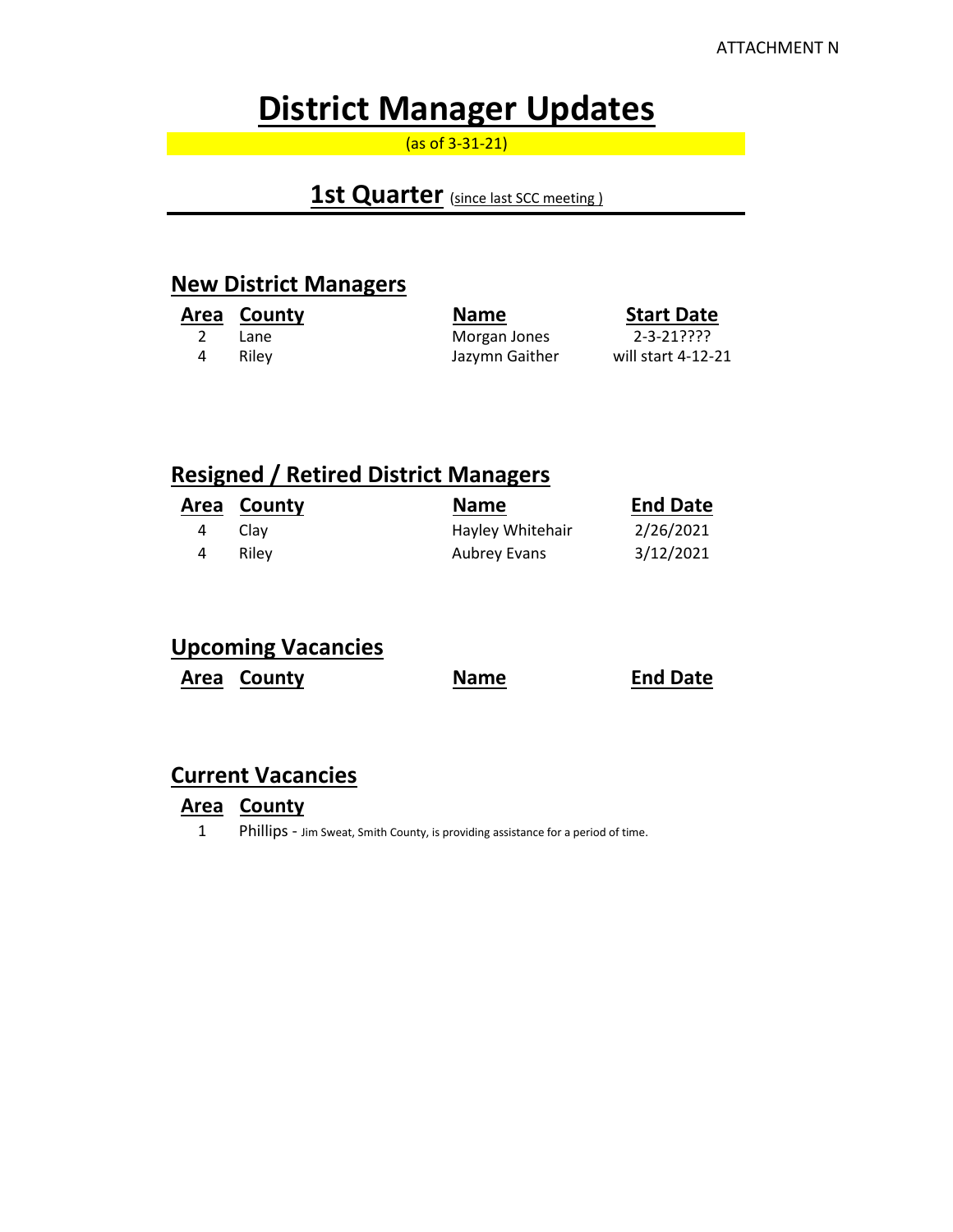# **2021 New Supervisors**

**(as of 4-5-21)**

| Area   | County      | <b>Name</b>            | Area   | County        | <b>Name</b>             |
|--------|-------------|------------------------|--------|---------------|-------------------------|
| Area 1 | Ellis       | Travis Groff           | Area 4 | Atchison      | Mike Falk               |
| Area 1 | Graham      | Justin Zohner          | Area 4 | Atchison      | Jessica Stuart          |
| Area 1 | Logan       | Mason Scheetz          | Area 4 | <b>Brown</b>  | Brett Covert            |
| Area 1 | Norton      | Andy Schoen            | Area 4 | Dickinson     | Jim Krueger             |
| Area 1 | Phillips    | Ashley Roth            | Area 4 | Doniphan      | Brett Neibling          |
| Area 1 | Phillips    | <b>Russell Dettmer</b> | Area 4 | Johnson       | <b>Brian Boutte</b>     |
| Area 1 | Rawlins     | Reece Leonard          | Area 4 | Miami         | Carl D. Schroeder       |
| Area 1 | Russell     | Dean Koehn             | Area 4 | <b>Morris</b> | Ernie Augustein         |
| Area 1 | Smith       | Eric Hermanns          | Area 4 | <b>Morris</b> | Logan Zimmerman         |
| Area 1 | Trego       | Richard Hearting       | Area 4 | Osage         | Kelsey L Porter         |
|        |             |                        | Area 4 | Washington    | Cody Duitsman           |
| Area 2 | Comanche    | Aaron Sawyers          |        |               |                         |
| Area 2 | Finney      | Kate Huschka           | Area 5 | Bourbon       | William Ken K Fuhrma    |
| Area 2 | Finney      | Brandon Miller         | Area 5 | Bourbon       | William Jared J Pollock |
| Area 2 | Hamilton    | Eddie Westeman         | Area 5 | Cherokee      | Zachary Zach Crain      |
| Area 2 | Kearny      | Adam White             | Area 5 | Cherokee      | Robert Craig C. Stover  |
| Area 2 | Kiowa       | <b>Tyler Heinson</b>   | Area 5 | Cowley        | Justin Spielman         |
| Area 2 | <b>Ness</b> | Morgan Vogel           | Area 5 | Crawford      | Dennis Clutter          |
| Area 2 | Rush        | Lou Ann Legleiter      | Area 5 | Labette       | Deven K Foster          |
| Area 2 | Rush        | Chase Rogers           |        |               |                         |
| Area 2 | Scott       | Matthew Matt Crist     |        |               |                         |
|        |             |                        |        |               |                         |
| Area 3 | Mitchell    | Jeremy Adams           |        |               |                         |
| Area 3 | Ottawa      | Waco Phipps            |        |               |                         |

| Area   | County       | <b>Name</b>            | Area   | County        | <b>Name</b>             |
|--------|--------------|------------------------|--------|---------------|-------------------------|
| Area 1 | <b>Ellis</b> | Travis Groff           | Area 4 | Atchison      | Mike Falk               |
| Area 1 | Graham       | Justin Zohner          | Area 4 | Atchison      | Jessica Stuart          |
| Area 1 | Logan        | Mason Scheetz          | Area 4 | <b>Brown</b>  | Brett Covert            |
| Area 1 | Norton       | Andy Schoen            | Area 4 | Dickinson     | Jim Krueger             |
| Area 1 | Phillips     | Ashley Roth            | Area 4 | Doniphan      | Brett Neibling          |
| Area 1 | Phillips     | <b>Russell Dettmer</b> | Area 4 | Johnson       | <b>Brian Boutte</b>     |
| Area 1 | Rawlins      | Reece Leonard          | Area 4 | Miami         | Carl D. Schroeder       |
| Area 1 | Russell      | Dean Koehn             | Area 4 | <b>Morris</b> | Ernie Augustein         |
| Area 1 | Smith        | Eric Hermanns          | Area 4 | <b>Morris</b> | Logan Zimmerman         |
| Area 1 | Trego        | Richard Hearting       | Area 4 | Osage         | Kelsey L Porter         |
|        |              |                        | Area 4 | Washington    | Cody Duitsman           |
| Area 2 | Comanche     | Aaron Sawyers          |        |               |                         |
| Area 2 | Finney       | Kate Huschka           | Area 5 | Bourbon       | William Ken K Fuhrman   |
| Area 2 | Finney       | Brandon Miller         | Area 5 | Bourbon       | William Jared J Pollock |
| Area 2 | Hamilton     | Eddie Westeman         | Area 5 | Cherokee      | Zachary Zach Crain      |
| Area 2 | Kearny       | Adam White             | Area 5 | Cherokee      | Robert Craig C. Stover  |
| Area 2 | Kiowa        | <b>Tyler Heinson</b>   | Area 5 | Cowley        | Justin Spielman         |
| Area 2 | <b>Ness</b>  | Morgan Vogel           | Area 5 | Crawford      | Dennis Clutter          |
| Area 2 | <b>Rush</b>  | Lou Ann Legleiter      | Area 5 | Labette       | Deven K Foster          |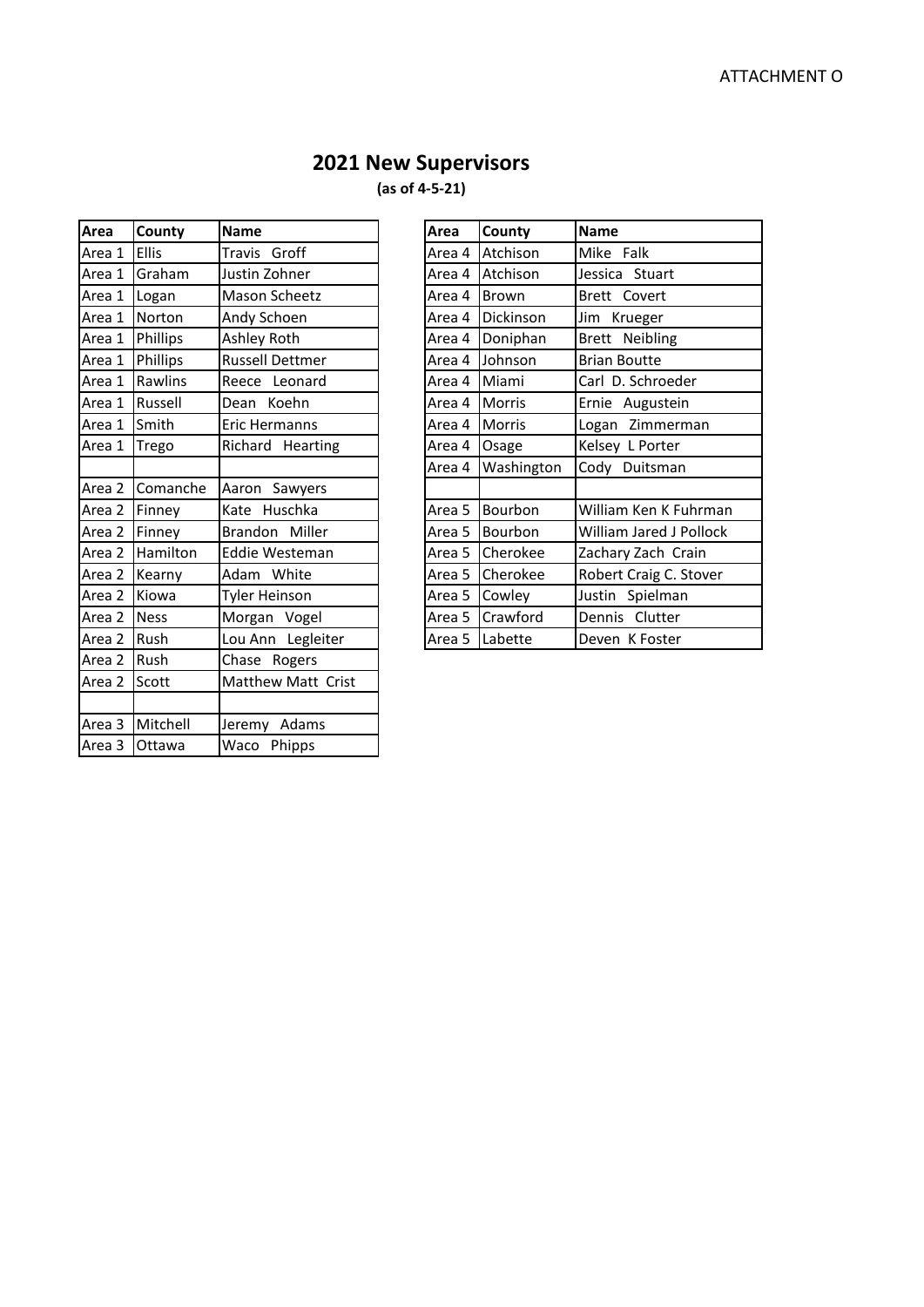#### **Coughing Along on Two Cylinders**

By

#### **Rod Vorhees**

The "Land Ethic" essay by Aldo Leopold was published in 1949, as the finale to A Sand County Almanac. In the text of this essay Leopold states that the Conservation District is a beautiful piece of social machinery but is coughing along on two cylinders.

I have pondered about this perspective and all that it may suggest, seven decades ago and today. I have been an advocate for Conservation Districts and have seen the success of locally led and developed programs that have been accomplished voluntarily. I continue to search for the significance of Leopold's observation.

Perhaps looking back at the 1930's and the formation of Conservation Districts will be revealing. Try to imagine a train of freight cars loaded with topsoil, long enough to circle the earth nineteen times at the equator. That long train is carrying just one year's loss of topsoil during the 1930's. The effort to combat this disaster led to the formation of the Soil Conservation District. During the 1930's Hugh Hammond Bennett was leading the conservation effort and has been called by many the Father of Conservation. It soon became apparent to Hugh Bennett that the most effective conservation work was done better and faster when the land users themselves took a large and active part in this job. When government workers did the job, the land operators did not fully understand what was being done and why. This led to failed maintenance of this work.

Out of this observation a new concept was born, "The Soil Conservation District." This would allow land users to organize locally and have responsibility for good land management in their area. The Soil Conservation Service would make technical assistance available and assist the land user in development of a conservation plan, but the land users themselves would do the bulk of the work. This was democracy in action. The first Conservation District was organized in 1937. Kansas adopted Conservation District Law in 1937.

Conservation Districts have built trusted relationships with land users for over eighty years. Since this time, many partnerships have been developed at the local, state and federal levels. Programs have been developed that make cost share dollars available to District Cooperators, with the guidance and approval of District Supervisors.

These folks, or partners have worked together and strive for a state of harmony between natural resources and the people of the Conservation District. It seems to me much progress has been made since the 1930's. So, what was Leopold trying to teach us about if Conservation Districts are coughing along?

I have also been impatient with the rate of progress in the Conservation arena. We must continue with voluntary, incentive-based programs, but must put at least as much emphasis on promoting the Land Ethic. At its core, the meaning of this message, to me is now clear. We (society) must care about people, about natural resources and about working together to strengthen the relationship between them, because all things in this world are connected.